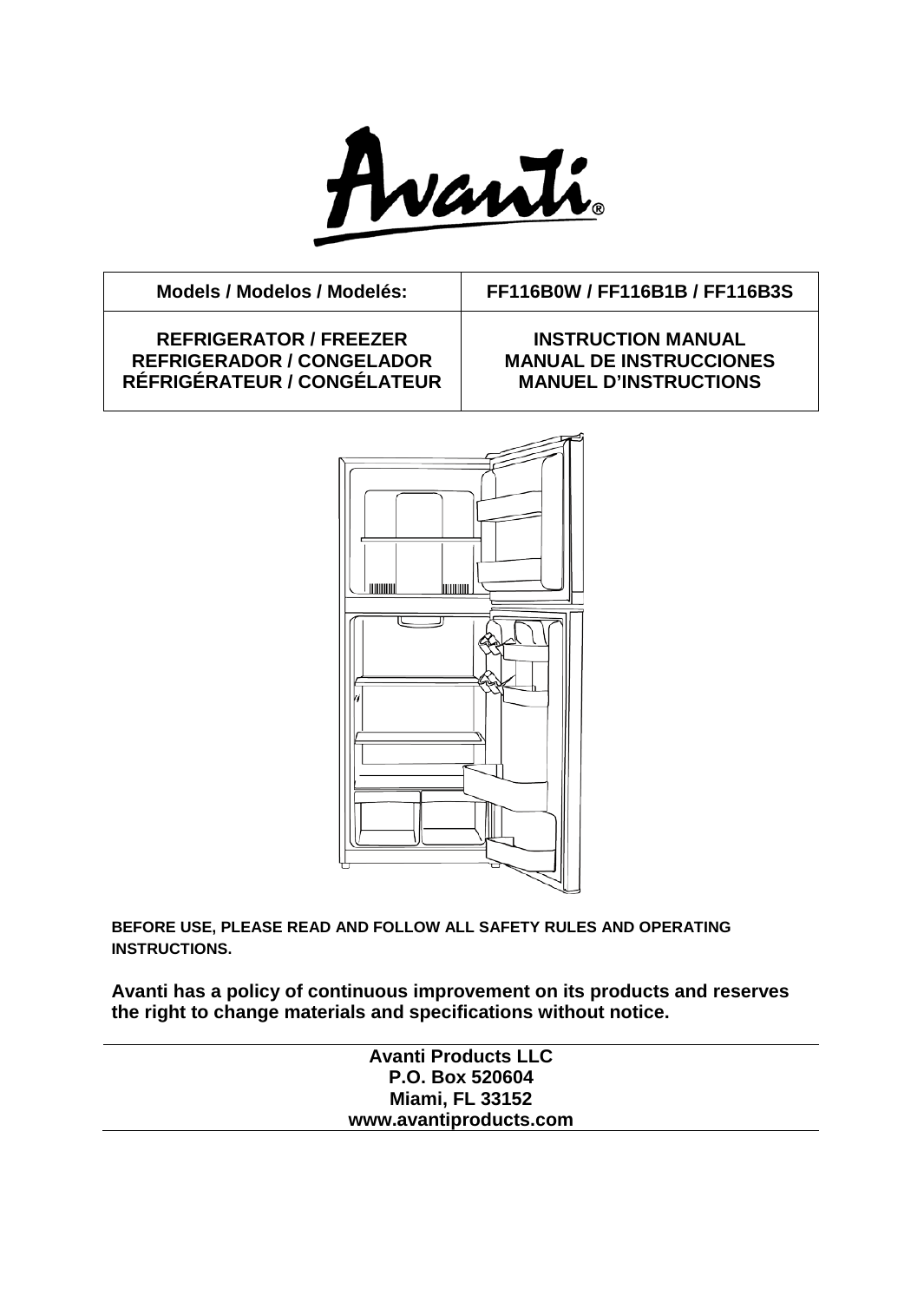# **TABLE OF CONTENTS**

| <b>Appliance Safety</b>                              | 3            |
|------------------------------------------------------|--------------|
| <b>Important Safeguides</b>                          | 4            |
| Help Us Help You                                     | 5            |
| Parts and Features                                   | 6            |
| <b>Important Safety Instructions</b>                 | 7            |
| Installation Instructions                            | 7            |
| <b>Before Using Your Appliance</b>                   | 7            |
| Installation of Your Appliance                       | 7            |
| <b>Electrical Connection</b>                         | 8            |
| <b>Operating Your Appliance</b>                      | $9 - 10$     |
| <b>Freezing Fresh Foods</b>                          | 10           |
| Care and Maintenance                                 | 11           |
| Reversing the Door Swing of Your Appliance           | 11           |
| <b>Cleaning Your Appliance</b>                       | 11           |
| Power Failure / Vacation Time, Moving Your Appliance | 11           |
| <b>Energy Saving Tips</b>                            | 11           |
| <b>Troubleshooting Guide</b>                         | 12           |
| Service for Your Appliance                           | 13           |
| Your Avanti Products Warranty                        | 14           |
| Instrucciones en Español                             | $15 - 18$    |
| Instructions en Français                             | $19 - 30$    |
| Registration Information and Registration Card       | Last<br>Page |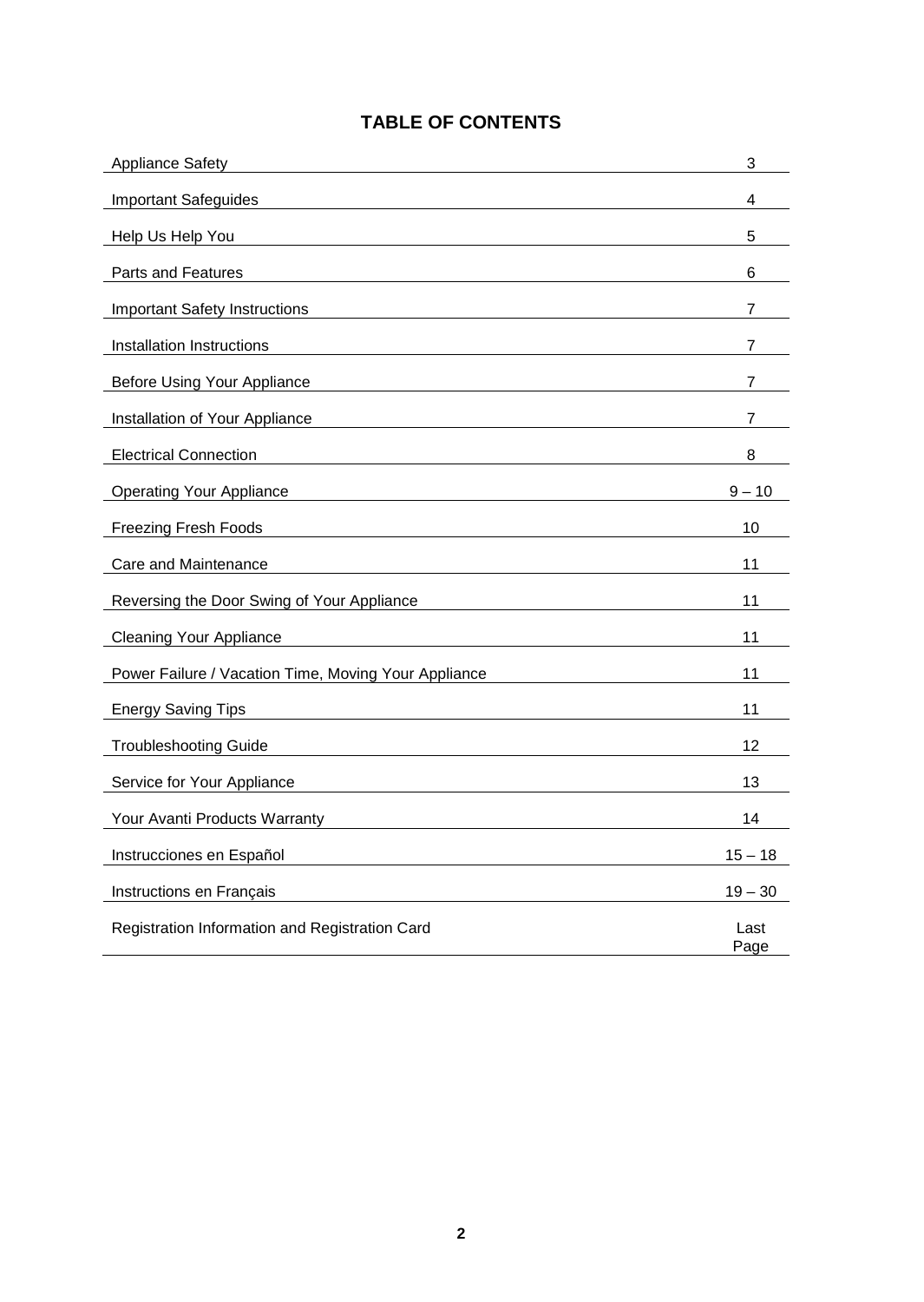# **APPLIANCE SAFETY**

## **Your safety and the safety of others are very important.**

We have provided many important safety messages in this manual and on your appliance. Always read and obey all safety messages.



This is the Safety Alert Symbol. This symbol alerts you to potential hazards that can kill or injure you and others.

All safety messages will follow the Safety Alert Symbol and either the wards" DANGER", "WARNING" or "CAUTION".



**CAUTION** 

Danger means that failure to heed this safety statement may result in severe personal injury or death.

Warning means that failure to heed this safety statement may result in extensive product damage, serious personal injury, or death. Caution means that failure to heed this safety statement may result in minor or moderate personal injury, or property or equipment damage.

All safety messages will alert you to what the potential hazard is, tell you how to reduce the chance of injury, and let you know what can happen if the instructions are not followed.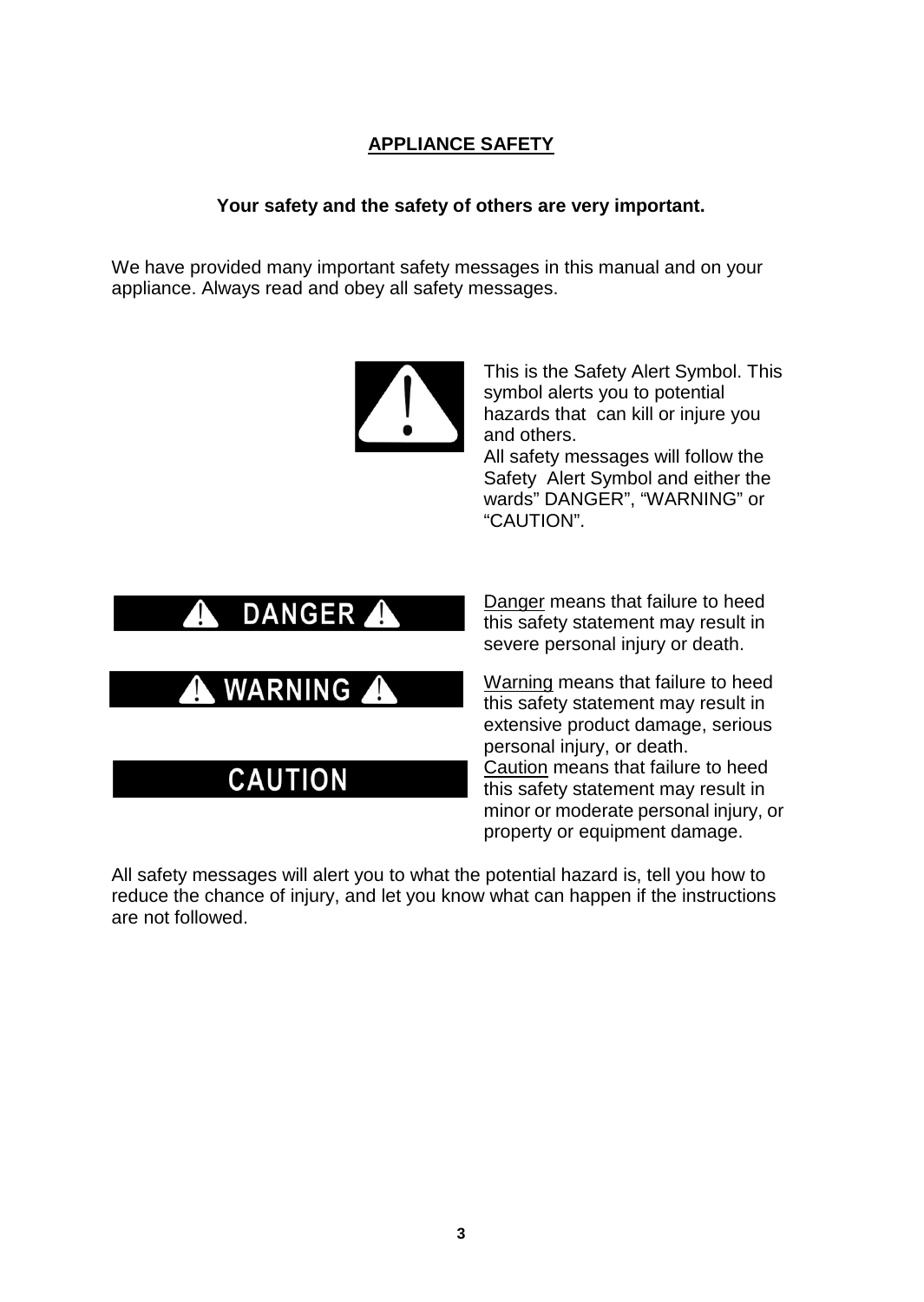# **IMPORTANT SAFEGUARDS**



Before the beverage cooler is used, it must be properly positioned and installed as described in this manual, so read the manual carefully. To reduce the risk of fire, electrical shock or injury when using the beverage cooler, follow basic precautions, including the following:



- Plug into a grounded 3-prong outlet, do not remove grounding prong, do not use an adapter, and do not use an extension cord
- Replace all panels before operating
- It is recommended that a separate circuit, serving only your beverage cooler, be provided. Use receptacles that cannot be turned off by a switch or pull chain
- Never clean appliance parts with flammable fluids. These fumes can create a fire hazard or explosion. And do not store or use gasoline or other flammable vapors and liquids in the vicinity of this or any other appliance. The fumes can create a fire hazard or explosion.
- Before proceeding with cleaning and maintenance operations, make sure the power line of the unit is disconnected.
- Do not connect or disconnect the electric plug when your hands are wet
- Unplug the appliance or disconnect the power before cleaning or servicing. Failure to do so can result in electrical shock or death.
- Do not attempt to repair or replace any part of your appliance unless it is specifically recommended in this material. All other servicing should be referred to a qualified technician.



- Use two or more people to move and install the appliance. Failure to do so can result in back or other injury.
- To ensure proper ventilation for your appliance, the unit must be completely unobstructed. Choose a well-ventilated area with temperatures above  $55^{\circ}F$  (13<sup>o</sup>C) and below 90<sup>o</sup>F (32<sup>o</sup>C). This unit must be installed in an area protected from the elements, such as wind, rain, water spray or sunlight.
- The appliance should not be located next to ovens, grills or other sources of high heat.
- The appliance must be installed with all electrical, water and drain connections in accordance with state and local codes. A standard electrical supply (115 V AC only, 60 Hz), properly grounded in accordance with the National Electrical Code and local codes and ordinances is required.
- Do not kink or pinch the power supply cord of the appliance.
- The fuse (or circuit breaker) size should be 15 amperes.
- It is important for the appliance to be leveled in order to work properly. You may need to make several adjustments to level it.
- All installation must be in accordance with local plumbing code requirements.
- Make certain that the pipes are not pinched or kinked or damaged during installation.
- Check for leaks after connection.
- Never allow children to operate, play with or crawl inside the appliance
- Do not use solvent-based cleaning agents or abrasives on the interior. These cleaners may damage or discolor the interior.
- Do not use this apparatus for other than its intended purpose.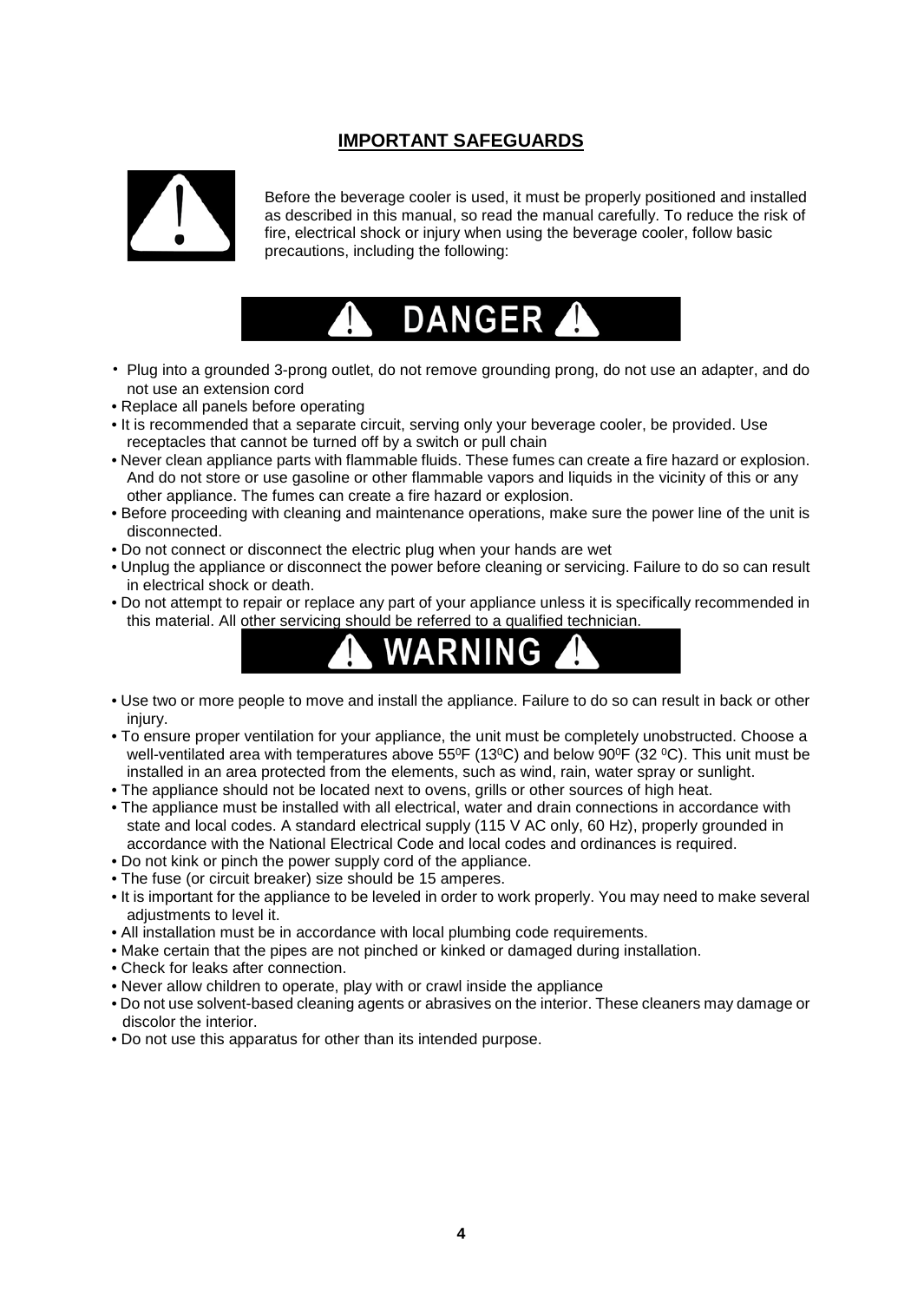| <b>HELP US HELP YOU</b>                                                                                                |                                                                                                                                                                     |  |
|------------------------------------------------------------------------------------------------------------------------|---------------------------------------------------------------------------------------------------------------------------------------------------------------------|--|
| Read this guide carefully.                                                                                             | Write down the model and serial numbers.                                                                                                                            |  |
| It is intended to help you operate and maintain<br>your new appliance properly.                                        | You'll find them on a plate located on the rear outside<br>wall of the appliance.                                                                                   |  |
| Keep it handy to answer your questions.<br>If you don't understand something or you                                    | Please write these numbers here:                                                                                                                                    |  |
| need more help, please call:                                                                                           | Date of Purchase                                                                                                                                                    |  |
| <b>Avanti Customer Service</b><br>800-220-5570                                                                         |                                                                                                                                                                     |  |
| Keep proof of original purchase date (such as<br>your sales slip) with this guide to establish the<br>warranty period. | <b>Model Number</b>                                                                                                                                                 |  |
|                                                                                                                        | <b>Serial Number</b>                                                                                                                                                |  |
| <b>CAUTION:</b>                                                                                                        | Use these numbers in any correspondence or service<br>calls concerning your appliance.                                                                              |  |
| THIS APPLIANCE IS NOT<br>DESIGNED FOR THE STORAGE<br>OF MEDICINE OR OTHER<br><b>MEDICAL PRODUCTS.</b>                  | If you received a damaged appliance, immediately<br>contact the dealer (or builder) that sold you the<br>appliance.                                                 |  |
|                                                                                                                        | Save time and money. Before you call for service, check<br>the Troubleshooting Guide. It lists causes of minor<br>operating problems that you can correct yourself. |  |

## **IF YOU NEED SERVICE**

We're proud of our service and want you to be pleased. If for some reason you are not happy with the service you receive, here are some steps to follow for further assistance. FIRST, contact the people who serviced your

appliance. Explain why you are not pleased. In most cases, this will solve the problem.

NEXT, if you are still not pleased, write all the details, including your telephone number, and send it to:

> **Customer Service Avanti Products 10880 NW 30 Street Miami, FL 33172 USA**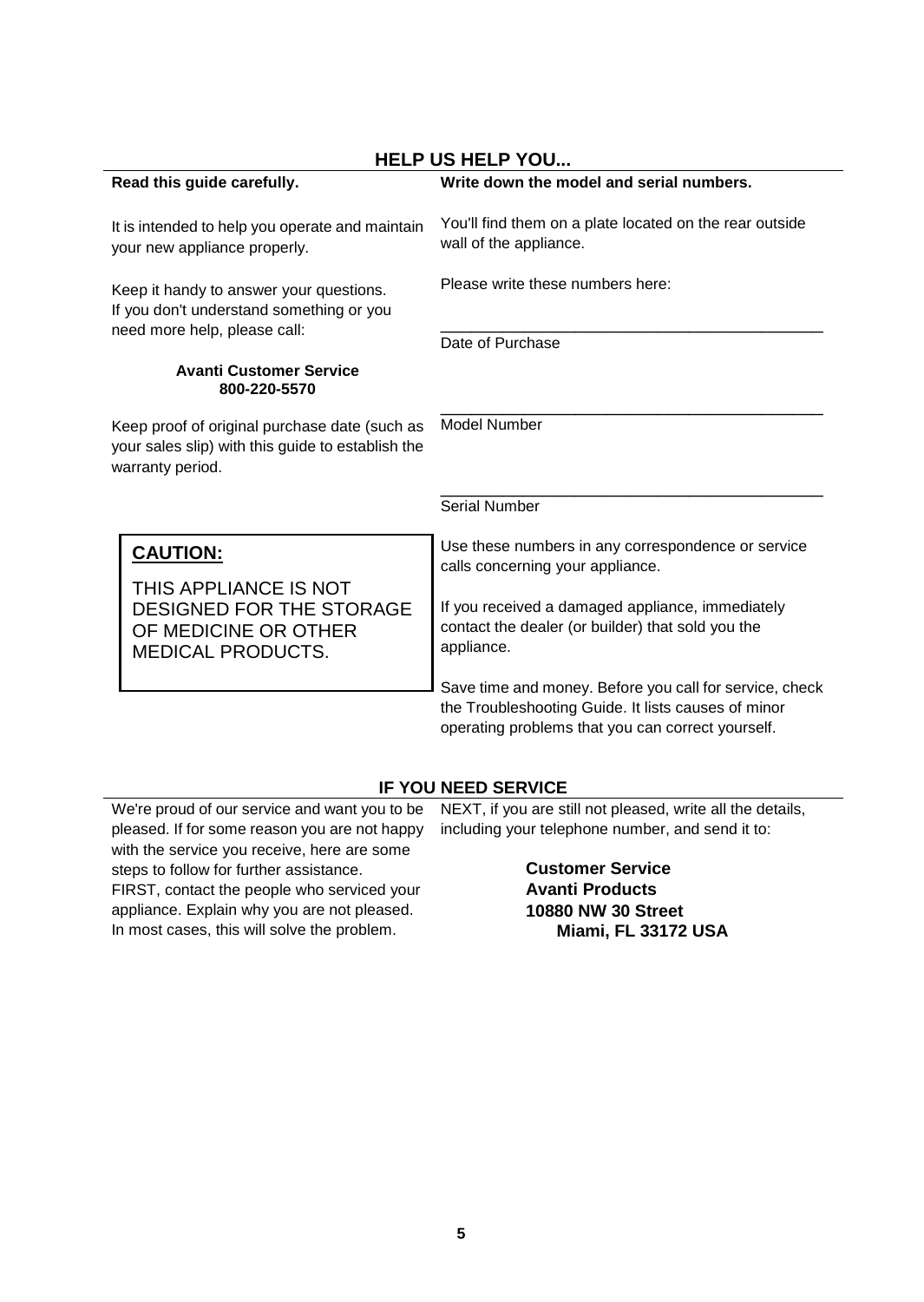# **PARTS AND FEATURES**



|              | <b>Freezer Section</b>                                   |    | <b>Leveling Leg</b>                     |
|--------------|----------------------------------------------------------|----|-----------------------------------------|
| $\mathbf{2}$ | <b>Freezer Shelf</b>                                     | 8  | <b>Freezer Door</b>                     |
| 3            | <b>Freezer Temperature Control</b>                       | 9  | <b>Freezer Door Bins</b>                |
| 4            | <b>Refrigerator Temperature</b><br><b>Control</b>        | 10 | <b>Refrigerator Door</b>                |
| 5            | <b>Refrigerator Shelves</b>                              | 11 | <b>Refrigerator Door</b><br><b>Bins</b> |
| 6            | <b>Vegetable Crispers (2)</b><br><b>With Glass Cover</b> |    |                                         |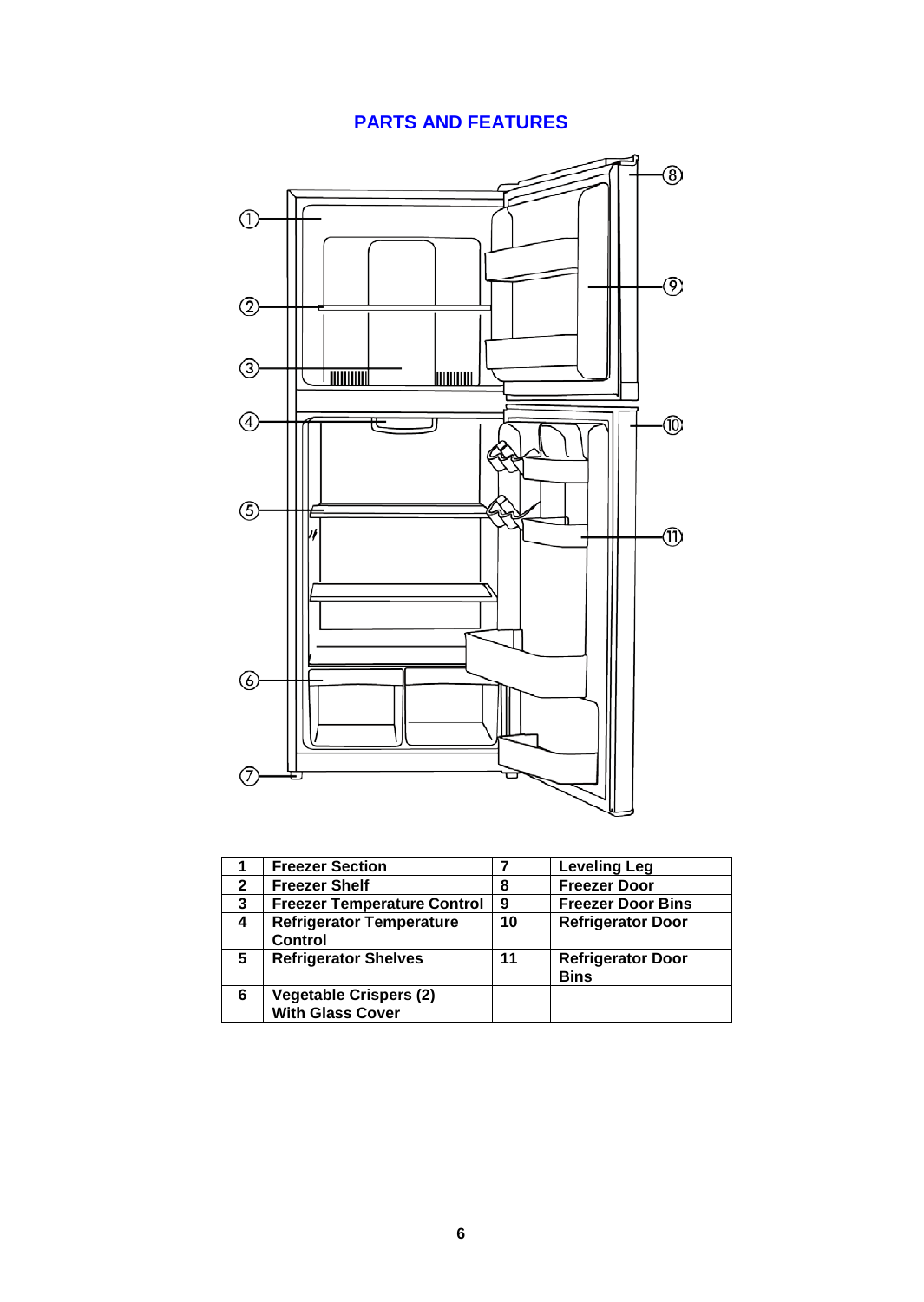## **IMPORTANT SAFETY INSTRUCTIONS**

|                       | To reduce the risk of fire, electrical shock, |
|-----------------------|-----------------------------------------------|
| $\not$ WARNING $\not$ | or injury when using your refrigerator        |
|                       | -freezer, follow these basic precautions:     |

- Read all instructions before using the refrigerator-freezer.
- **DANGER or WARNING**: Risk of child entrapment.

 Child entrapment and suffocation are not problems of the past. Junked or abandoned refrigerator-freezers are still dangerous. . . even if they will "just sit in the garage a few days."

- **Before you throw away your old refrigerator-freezer:** Take off the doors. Leave the shelves in place so that children may not easily climb inside.
- Never allow children to operate, play with, or crawl inside the refrigerator-freezer.
- Never clean refrigerator-freezer parts with flammable fluids. The fumes can create a fire hazard or explosion.
- Do not store or use gasoline or any other flammable vapors and liquids in the vicinity of this or any other refrigerator-freezer. The fumes can create a fire hazard or explosion. -Save these instructions-

## **INSTALLATION INSTRUCTIONS**

#### **Before Using Your Appliance**

- Remove the exterior and interior packing.
- Check to be sure you have all of the following parts:

| 2 Refrigerator Shelves |
|------------------------|
| 2 Vegetable Crispers   |
| 1 Glass Crisper Cover  |
| 1 Freezer Shelf        |
| 1 Instruction Manual   |

- Before connecting the unit to the power source, let it stand upright for approximately 2 hours. This will reduce the possibility of a malfunction in the cooling system from handling during transportation.
- Clean the interior surface with lukewarm water using a soft cloth.

#### **Installation of Your Appliance**

- Place your refrigerator-freezer on a floor that is strong enough to support the refrigeratorfreezer when it is fully loaded. To level your refrigerator-freezer, adjust the leveling legs at the bottom of unit.
- **ALLOW 5 INCHES OF SPACE BETWEEN THE BACK AND SIDES OF THE UNIT, WHICH ALLOWS THE PROPER AIR CIRCULATION TO COOL THE COMPRESSOR AND CONDENSER.**
- Locate the unit away from direct sunlight and sources of heat (stove, heater, radiator, etc.). Direct sunlight may affect the acrylic coating and heat sources may increase electrical consumption. Extreme cold ambient temperatures may also cause the refrigerator- freezer not to perform properly.
- Avoid locating the unit in moist areas.
- Plug the unit into an exclusive properly installed-grounded wall outlet. Do not under any circumstances cut or remove the third (ground) prong from the power cord. Any questions concerning power and/or grounding should be directed toward a certified electrician or an authorized Avanti Products service center.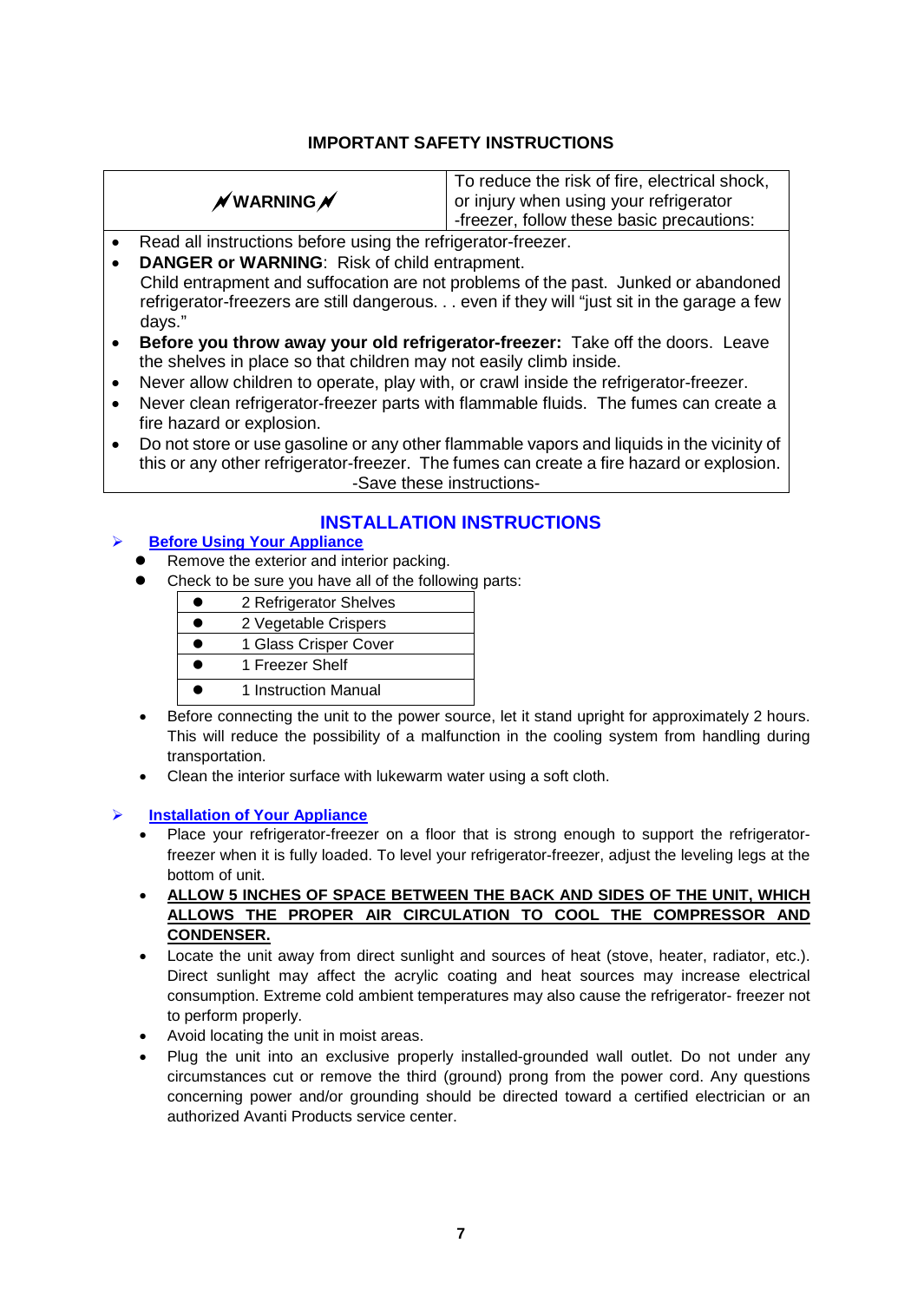#### **Electrical Connection**

# **Warning**

Improper use of the grounded plug can result in the risk of electrical shock. If the power cord is damaged, have it replaced by an authorized Avanti Products service center.

This appliance should be properly grounded for your safety. The power cord of this appliance is equipped with a three-prong plug which mates with standard three prong wall outlets to minimize the possibility of electrical shock.

Do not under any circumstances cut or remove the third ground prong from the power cord supplied.

This appliance requires a standard 115Volts~/60Hz electrical outlet with three-prong ground.

The cord should be secured behind the appliance and not left exposed or dangling to prevent accidental injury.

Never unplug the appliance by pulling the power cord. Always grip the plug firmly and pull straight out from the receptacle.

Do not use an extension cord with this appliance. If the power cord is too short, have a qualified electrician or service technician install an outlet near the appliance.

#### **EXTENSION CORD**

Because of potential safety hazards under certain conditions, it is strongly recommended that you do not use an extension cord with this unit. However, if you must use an extension cord it is absolutely necessary that it be a UL/CUL-Listed, 3-wire grounding type appliance extension cord having a grounding type plug and outlet and that the electrical rating of the cord be 115 volts and at least 10 amperes.

#### **surge protector**

Most electrical appliances use a series of electric control boards to operate. These boards are very susceptible to power surges and could be damaged or destroyed.

If the appliance is going to be used in an area or if your city / country is prone to power surges / outages; it is suggested that you use a power surge protector for all electrical devices / appliances you use. The surge protector that you select must have a surge block high enough to protect the appliance it is connected to. If you have any questions regarding the type and size of surge protector needed contact a licensed electrician in your area.

Damages due to power surges are not considered a manufacturer covered defect and will void your product warranty.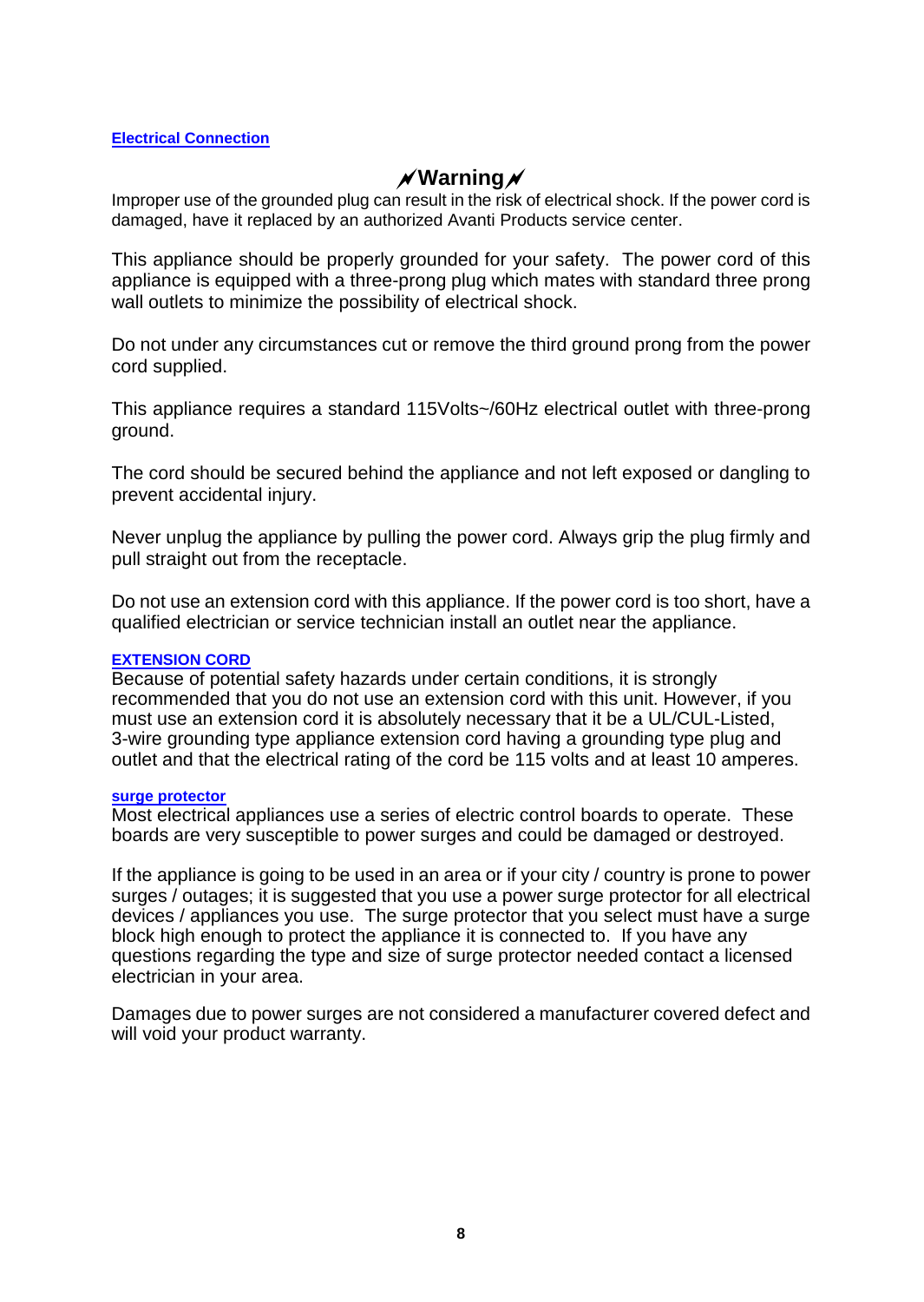## **OPERATING YOUR APPLIANCE**

**Temperature Control Panels**

**HOLD 3 SEC ON/OFF** 

#### **Refrigerator Temperature Control TEMPERATURE CONTROL OFF** COLD **COLDER COLDEST**  $\bigcirc$ **RECOMMENDED**

# **SET (ON/OFF): This will turn off all cooling functions but not the power to the unit.**



#### **Setting the Temperature Control**

- Your refrigerator has one control for regulating the temperature. The temperature control is located on the top of the refrigerator compartment. As well as a control knob in the freezer to balance the cold air distribution between the two compartments.
- The temperature control in the refrigerator compartment will control the actual cooling cycle whereas the control knob in the freezer compartment will adjust the distribution of the cold air between the freezer and the refrigerator compartments.
- The first time you turn the unit on, adjust the temperature control knob to "COLDEST" in the freezer compartment and "COLDEST" in the refrigerator compartment and run for at least 4 hours before placing foods inside. This will ensure the freezer cabinet is thoroughly chilled and the refrigerator compartment will be stabilized before food is placed. Then return selector to **"Recommended" or COLDER** position in the freezer compartment and **"Recommended" or COLDER** in the refrigerator compartment.
- Adjust the temperature control to the setting that best suits your needs. The setting of "Recommended" in the refrigerator compartment and **"COLDER"** in the freezer compartment will distribute the cold air equally between both compartments which should be appropriate for home or office refrigerator use.
- If you at any time want to distribute a larger amount of cold air to the freezer for example is a large amount of food has been added to the freezer, simply move the controller to the "COLDEST" position until the desired temperature has been attained then return the controller to the **"Recommended"** position.
- If you at any time want to distribute a larger amount of cold air to the refrigerator section, for example to quickly cool down if a large amount of fresh food has been added, simply move the controller in the freezer to the "COOL" position until the desired temperature has been attained and then return the controller to the **"Recommended"** position.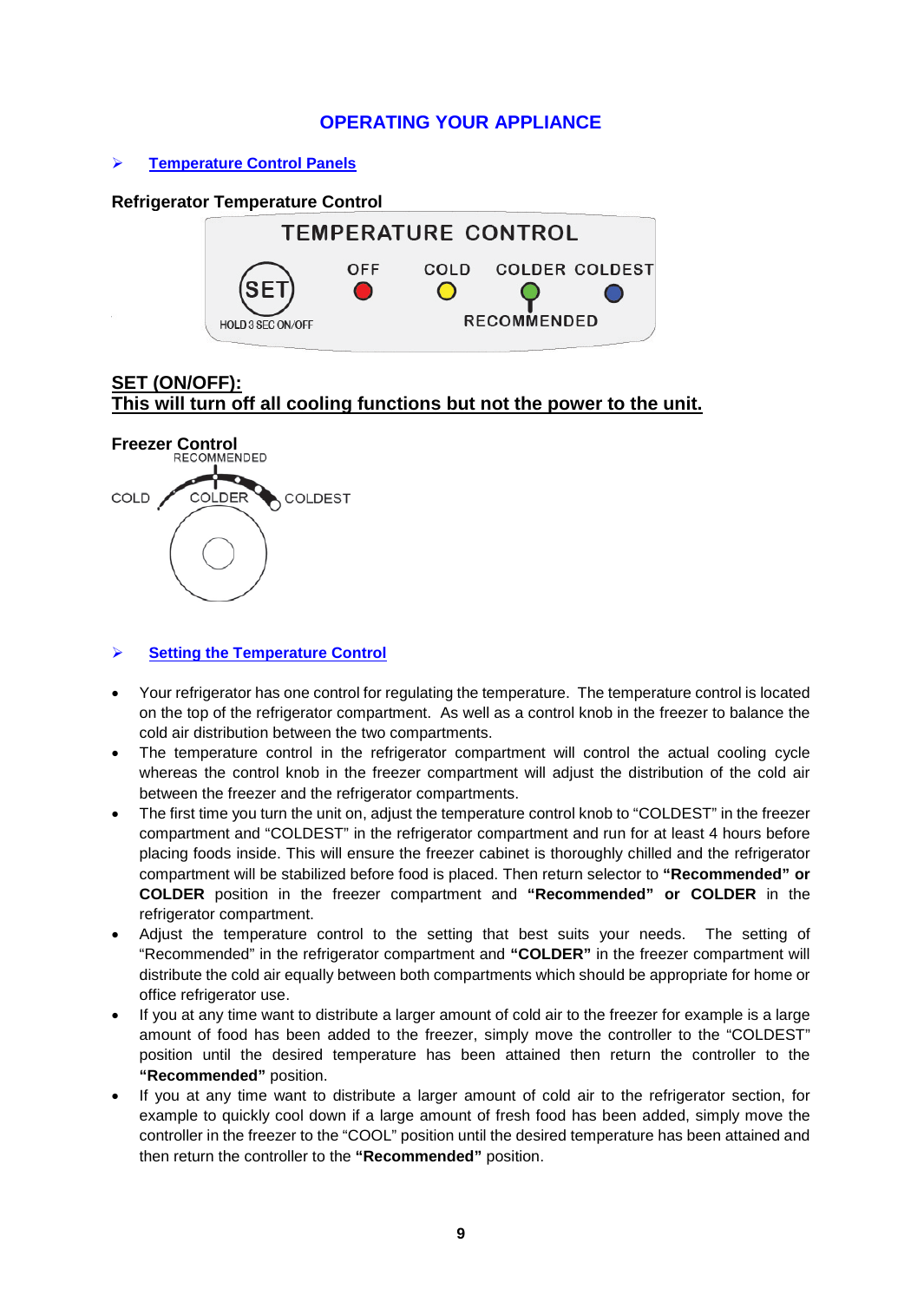## *NOTE:*

• IF THE UNIT IS UNPLUGGED, HAS LOST POWER, OR IS TURNED OFF, YOU MUST WAIT 3 TO 5 MINUTES BEFORE RESTARTING THE UNIT. IF YOU ATTEMPT TO RESTART BEFORE THIS TIME DELAY, THE REFRIGERATOR-FREEZER WILL NOT START.

## *NOTE:*

**WE DO NOT RECOMMEND THE INSTALLATION OF THE REFRIGERATOR WHERE THE TEMPERATURE WILL DROP BELOW 50ºF (13ºC) OR RISE ABOVE 110ºF (43ºC). THE COMPRESSOR WILL NOT BE ABLE TO MAINTAIN PROPER TEMPERATURES INSIDE THE REFRIGERATOR.**

## **FOR INSTALLATIONS WHERE THE TEMPERATURES WILL DROP BELOW 50º SET THE FREEZER TEMPERATURE CONTROL TO THE "COLDEST" SETTING. THIS WILL IMPROVE THE OPERATIONS OF THE REFRIGERATOR UNDER THESE CONDITIONS.**

#### **Freezing Fresh Foods**

- Proper use of the appliance, adequately packed food, correct temperature and taking into account hygienic precautions will substantially influence the quality of freezing the food or storing of the frozen foods.
- This compartment is designed for the long-term storage of frozen food.
- The storage life of frozen foods varies and the recommended storage time should not be exceeded.
- Pre-packed commercially frozen food should be stored in accordance with the frozen foods manufacturer's instructions for a three star frozen food storage compartment or home freezer.
- Place frozen food into the freezer as quickly as possible after purchase. If there are instructions on the packet, carefully follow these instructions regarding storage times.
- Carefully select food you intend to freeze, it should be of adequate quality and suitable for freezing.
- Use correct packaging and wrap it tight.
- The packaging should be airtight and shouldn't leak since this could cause substantial vitamin loss and dehydration of foods.
- Foils and bags should be soft enough to tightly wrap around the foods.
- When preparing foods to be frozen, consider sanitary precautions.
- Mark packages with following data: kind and amount of foods and the date of loading.
- It is extremely important that the food is frozen as quickly as possible.
- If the loading amount is too large, the quality of freezing is reduced which affects the quality of frozen foods.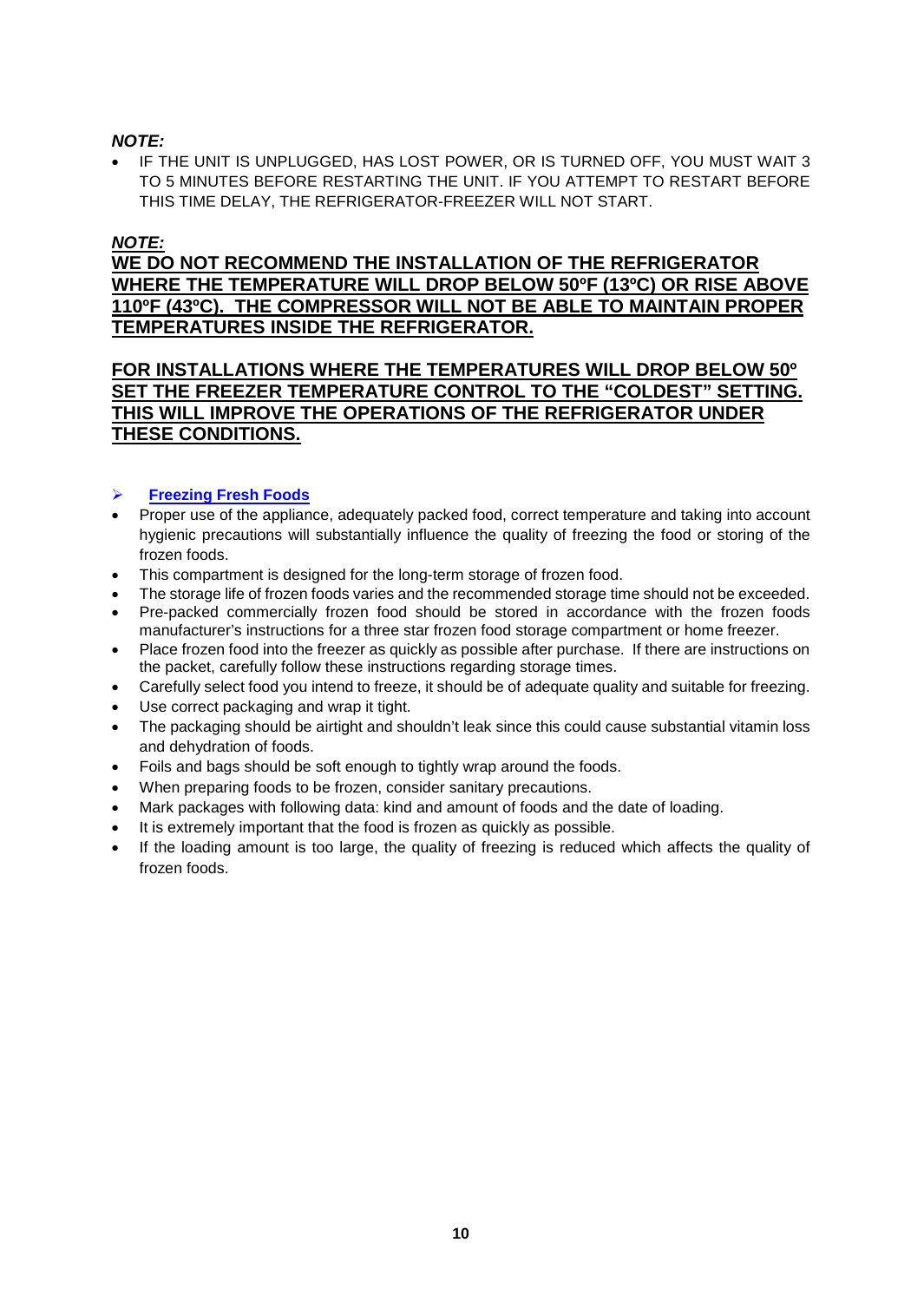## **CARE AND MAINTENANCE**

#### **Reversing the Door Swing of Your Appliance**

This refrigerator-freezer has the capability of the door opening from either the left or right side. The unit is delivered to you with the door opening from the left side. Should you desire to reverse the opening direction, please call service for reversal instructions.

#### **Cleaning Your Appliance**

- Unplug the unit, and remove the food and baskets.
- Wash the inside with a warm water and baking soda solution. The solution should be about 2 tablespoons of baking soda to a quart of water.
- Wash the baskets with a mild detergent solution.
- The outside of the unit should be cleaned with mild detergent and warm water.

#### **CAUTION**

#### **Failure to unplug the refrigerator-freezer could result in electrical shock or personal injury.**

#### **Power Failure**

Most power failures are corrected within a few hours and should not affect the temperature of your refrigerator-freezer if you minimize the number of times the door is opened. If the power is going to be off for a longer period of time, you need to take the proper steps to protect your food.

#### **Vacation Time**

**Short vacations:** Leave the unit operating during vacations of less than three weeks.

**Long vacations:** If the appliance will not be used for several months, remove all food and unplug the power cord. Clean and dry the interior thoroughly. To prevent odor and mold growth, leave the door open slightly: blocking it open if necessary

### **Moving Your Appliance**

- Remove all the food.
- Securely tape down all loose items inside your unit.
- Turn the leveling screws up to the base to avoid damage.
- Tape the door shut.
- Be sure the unit stays in the upright position during transportation.

#### **Energy Saving Tips**

- The unit should be located in the coolest area of the room, away from heat producing appliances or heating ducts, and out of direct sunlight.
- Let hot foods cool to room temperature before placing them in the unit. Overloading the unit forces the compressor to run longer. Foods that freeze too slowly may lose quality, or spoil.
- Be sure to wrap foods properly, and wipe containers dry before placing them in the unit. This cuts down on frost build-up inside the freezer.
- Organize and label food to reduce door openings and extended searches. Remove as many items as needed at one time, and close the door as soon as possible.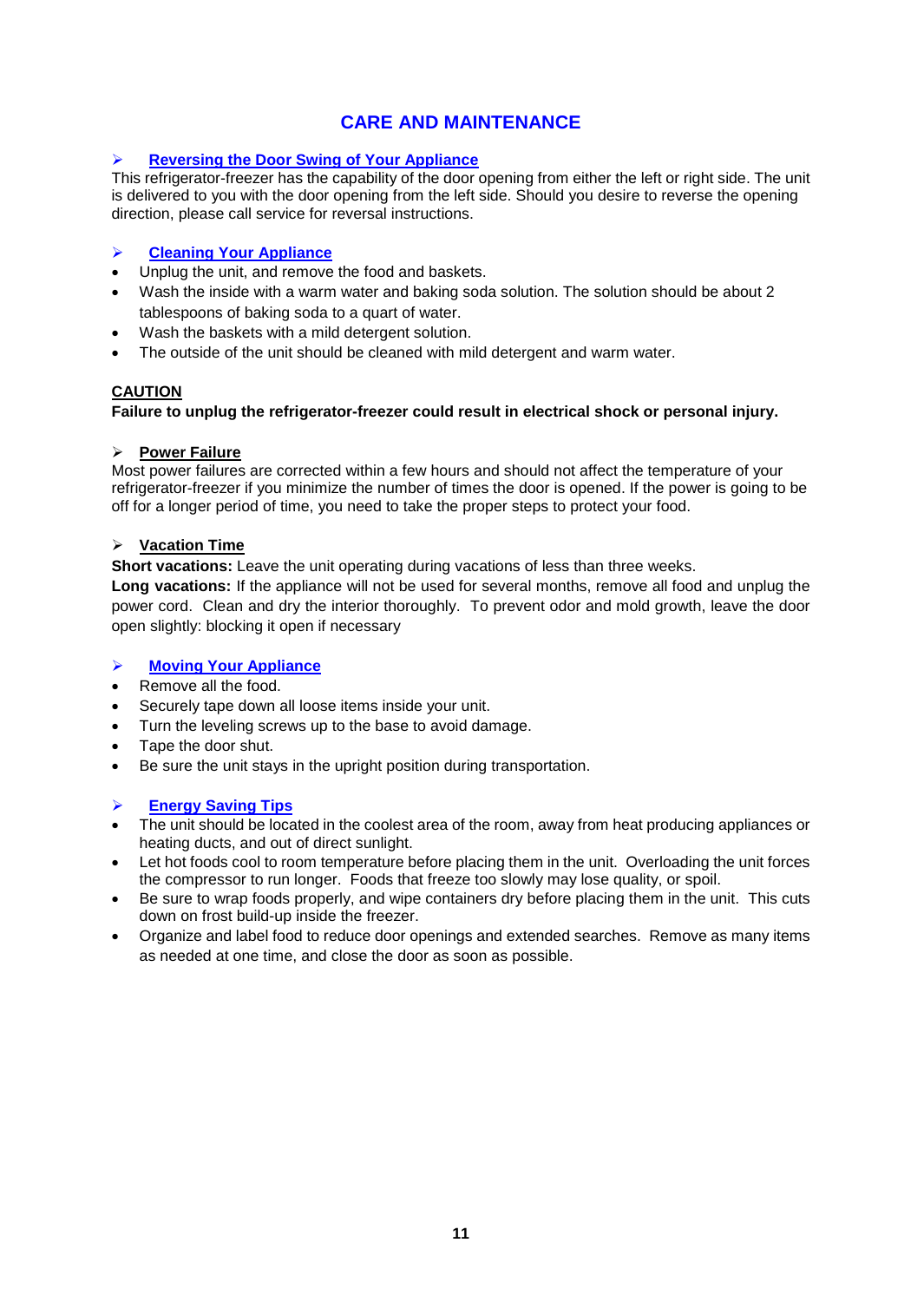## **PROBLEMS WITH YOUR APPLIANCE?**

You can solve many common refrigerator-freezer problems easily, saving you the cost of a possible service call. Try the suggestions below to see if you can solve the problem before calling for service.

| <b>PROBLEM</b>                          | <b>POSSIBLE CAUSE</b>                                 |
|-----------------------------------------|-------------------------------------------------------|
| Unit does not operate.                  | Not plugged in.                                       |
|                                         | The circuit breaker tripped or there is a blown fuse. |
| Compressor turns on and off frequently. | The room temperature is hotter than normal.           |
|                                         | A large amount of food has been added to the          |
|                                         | refrigerator - freezer.                               |
|                                         | The door is opened too often.                         |
|                                         | The door is not closed completely.                    |
|                                         | The temperature control is not set correctly.         |
|                                         | The door gasket does not seal properly.               |
|                                         | The refrigerator -freezer does not have the correct   |
|                                         | clearances.                                           |
| Vibrations.                             | Check to assure that the refrigerator - freezer is    |
|                                         | level.                                                |
| The unit seems to make too much noise.  | The rattling noise may come from the flow of the      |
|                                         | refrigerant, which is normal.                         |
|                                         | As each cycle ends, you may hear gurgling             |
|                                         | sounds caused by the flow of refrigerant in your      |
|                                         | refrigerator - freezer.                               |
|                                         | Contraction and expansion of the inside walls may     |
|                                         | cause popping and crackling noises.                   |
|                                         | The unit is not level.                                |
| The door will not close properly.       | The unit is not level.                                |
|                                         | The door is reversed and not properly installed.      |
|                                         | The gasket is dirty.                                  |
|                                         | The baskets are out of position.                      |

# **TROUBLESHOOTING GUIDE**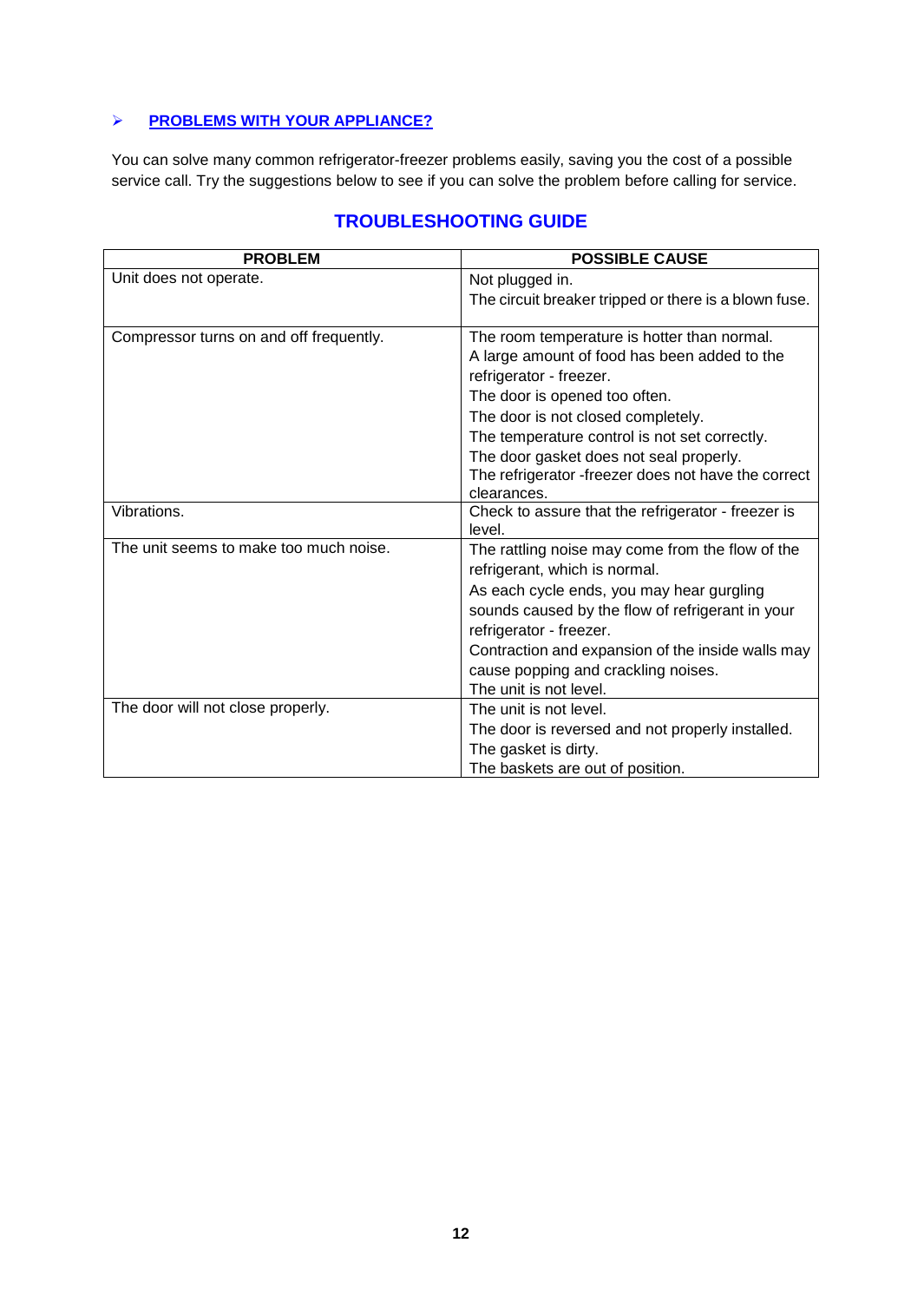# **SERVICE FOR YOUR APPLIANCE**

We are proud of our customer service organization and the network of professional service technicians that provide service on your Avanti appliances. With the purchase of your Avanti appliance, you can have the confidence that if you ever need additional information or assistance the Avanti Products Customer Service team will be here for you. Just call us toll-free.

|                            | <b>AVANTI PRODUCTS CUSTOMER SERVICES</b>           |  |  |
|----------------------------|----------------------------------------------------|--|--|
| <b>Product Information</b> | Whatever your questions are about our products,    |  |  |
| 800-323 5029               | help is available.                                 |  |  |
|                            | You may order parts and accessories that will be   |  |  |
| Part Orders                | delivered directly to your home.                   |  |  |
| 800-220 5570               | You may order these items by personal check,       |  |  |
|                            | money order, Master Card, or Visa.                 |  |  |
|                            | An Avanti Products authorized service center will  |  |  |
| In-Home Repair Service     | provide expert repair service, scheduled at a time |  |  |
| 800-220 5570               | that is convenient for you. Our trained servicers  |  |  |
|                            | know your appliance inside and out.                |  |  |
|                            |                                                    |  |  |
| <b>WIRING DIAGRAM</b>      |                                                    |  |  |
|                            |                                                    |  |  |
|                            |                                                    |  |  |
|                            | R SENSOR                                           |  |  |
|                            | 12                                                 |  |  |
|                            | 11<br>EN SENSOR                                    |  |  |
| 3<br>C*                    | 10                                                 |  |  |
| 5                          | 9                                                  |  |  |
|                            | FV_SENSOR<br>8                                     |  |  |
| STARTER                    |                                                    |  |  |
|                            | 6                                                  |  |  |
|                            | 5                                                  |  |  |
|                            | 4                                                  |  |  |
| EFROST HEATER              | M<br>3                                             |  |  |
| <b>PROTECTOR</b>           | MAIN CONTROL PCB<br><b>DOOR SWITCH</b>             |  |  |

C\*: The capacitor is optional according to different compressor model

**FAN MOTOR** 

₩ LAMP

**FUSE**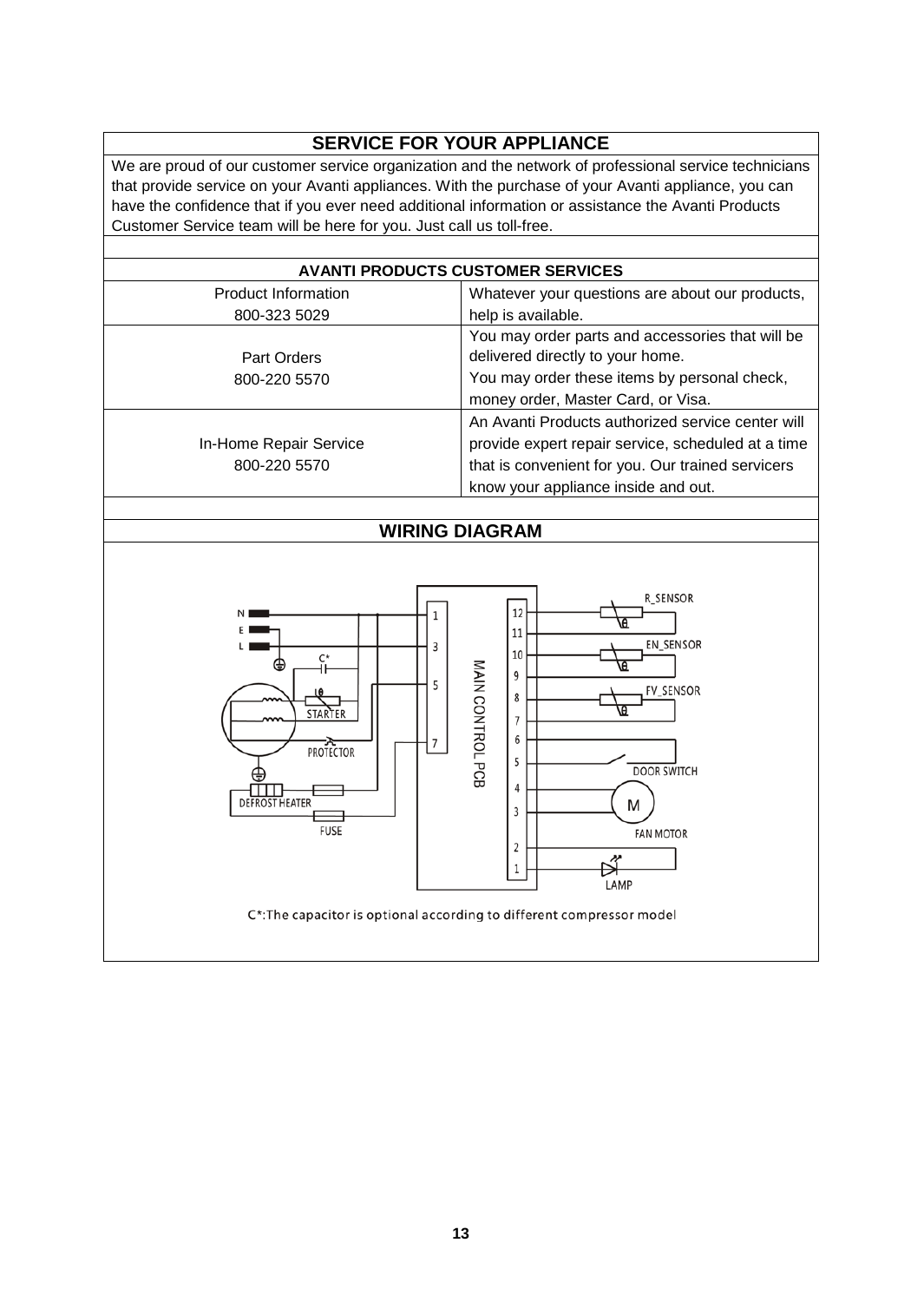| Staple your sales receipt here. Proof of original<br>YOUR AVANTI PRODUCTS<br>purchase date is needed to obtain service under<br><b>WARRANTY</b><br>warranty. |
|--------------------------------------------------------------------------------------------------------------------------------------------------------------|
|--------------------------------------------------------------------------------------------------------------------------------------------------------------|

| WHAT IS COVERED - LIMITED ONE-YEAR WARRANTY                                                                                                                                                                                                                                                                                                                                                                                                                                                                                                                                                                                                                                                                                                                                                                                                                                                                                                                                                                                                                                                                                                                                                |                                                                                                                                                                                                                                              |  |
|--------------------------------------------------------------------------------------------------------------------------------------------------------------------------------------------------------------------------------------------------------------------------------------------------------------------------------------------------------------------------------------------------------------------------------------------------------------------------------------------------------------------------------------------------------------------------------------------------------------------------------------------------------------------------------------------------------------------------------------------------------------------------------------------------------------------------------------------------------------------------------------------------------------------------------------------------------------------------------------------------------------------------------------------------------------------------------------------------------------------------------------------------------------------------------------------|----------------------------------------------------------------------------------------------------------------------------------------------------------------------------------------------------------------------------------------------|--|
| Avanti Products warrants that the product is free from defects in materials and/or workmanship for a period of<br>twelve (12) months from the date of purchase by the original owner. The foregoing timeline begins to run upon the<br>date of purchase, and shall not be stalled, tolled, extended, or suspended for any reason whatsoever unless<br>described in detail in the warranty document. For one year from the date of purchase by the original owner, Avanti<br>products will, at its option, repair or replace any part of the product which proves to be defective in material or<br>workmanship under normal use. Avanti Products will provide you with a reasonably similar product that is either<br>new or factory refurbished. During this period Avanti Products will provide all parts and labor necessary to correct<br>such defects free of charge, so long as the product has been installed and operated in accordance with the written<br>instructions in this manual. In rental or commercial use, the warranty period is 90 days. All Avanti appliances of 4.2<br>cubic feet capacity or less must be brought/sent to the appliance service center for repair. |                                                                                                                                                                                                                                              |  |
| LIMITED SECOND THROUGH FIFTH YEAR WARRANTY<br>or commercial use, the limited compressor warranty is one year and nine months. Costs involved to move the<br>product to the service center and back to the user's home, as maybe required, are the user's responsibility.                                                                                                                                                                                                                                                                                                                                                                                                                                                                                                                                                                                                                                                                                                                                                                                                                                                                                                                   | For the second through the fifth year from the date of original purchase, Avanti Products will provide a replacement<br>compressor free of charge due to a failure. You are responsible for the service labor and freight charges. In rental |  |
| WARRANTY EXCLUSIONS / WHAT IS NOT COVERED:<br>The warranty coverage described herein excludes all defects or damage that are not the direct fault of Avanti<br>Products, including without limitation, one or more of the following:                                                                                                                                                                                                                                                                                                                                                                                                                                                                                                                                                                                                                                                                                                                                                                                                                                                                                                                                                       |                                                                                                                                                                                                                                              |  |
| • A failure to comply with any applicable state, local, city, or county electrical, plumbing and/or building codes,<br>regulations, or laws, including failure to install the product in strict conformity with local fire and building codes<br>and regulations.                                                                                                                                                                                                                                                                                                                                                                                                                                                                                                                                                                                                                                                                                                                                                                                                                                                                                                                          |                                                                                                                                                                                                                                              |  |
| • Any external, elemental and/or environmental forces and factors, including without limitation, rain, wind, sand,<br>floods, fires, mud slides, freezing temperatures, excessive moisture or extended exposure to humidity, lightning,<br>power surges, structural failures surrounding the appliance, and acts of God.                                                                                                                                                                                                                                                                                                                                                                                                                                                                                                                                                                                                                                                                                                                                                                                                                                                                   |                                                                                                                                                                                                                                              |  |
| • Content losses of food or other content due to<br>spoilage.                                                                                                                                                                                                                                                                                                                                                                                                                                                                                                                                                                                                                                                                                                                                                                                                                                                                                                                                                                                                                                                                                                                              | • Shipping and handling costs associated with the<br>replacement of the unit.                                                                                                                                                                |  |
| • Incidental or consequential damages                                                                                                                                                                                                                                                                                                                                                                                                                                                                                                                                                                                                                                                                                                                                                                                                                                                                                                                                                                                                                                                                                                                                                      | • Repairs performed by unauthorized servicers.                                                                                                                                                                                               |  |
| • Parts and labor costs for the following will not be<br>considered as warranty:                                                                                                                                                                                                                                                                                                                                                                                                                                                                                                                                                                                                                                                                                                                                                                                                                                                                                                                                                                                                                                                                                                           | • Service calls that are related to external problems,<br>such as abuse, misuse, inadequate electrical power,                                                                                                                                |  |
| Evaporator doors, door springs, and/or frames.<br>$\bullet$                                                                                                                                                                                                                                                                                                                                                                                                                                                                                                                                                                                                                                                                                                                                                                                                                                                                                                                                                                                                                                                                                                                                | accidents, fire, floods, or any other acts of God.                                                                                                                                                                                           |  |
| Inner door panels, door shelves, door rails, and/or<br>door supports.                                                                                                                                                                                                                                                                                                                                                                                                                                                                                                                                                                                                                                                                                                                                                                                                                                                                                                                                                                                                                                                                                                                      | • Failure of the product if it is used for other than it<br>intended purpose.<br>• The warranty does not apply outside the Continental                                                                                                       |  |
| Vegetable crispers.                                                                                                                                                                                                                                                                                                                                                                                                                                                                                                                                                                                                                                                                                                                                                                                                                                                                                                                                                                                                                                                                                                                                                                        | USA.                                                                                                                                                                                                                                         |  |
| Light bulbs and/or plastic housing.                                                                                                                                                                                                                                                                                                                                                                                                                                                                                                                                                                                                                                                                                                                                                                                                                                                                                                                                                                                                                                                                                                                                                        | • Surcharges including but not limited to, any after                                                                                                                                                                                         |  |
| Plastic cabinet liners.                                                                                                                                                                                                                                                                                                                                                                                                                                                                                                                                                                                                                                                                                                                                                                                                                                                                                                                                                                                                                                                                                                                                                                    | hour, weekend, or holiday service calls, tolls, ferry                                                                                                                                                                                        |  |
| Punctured evaporator that voids the warranty on<br>the complete sealed system.                                                                                                                                                                                                                                                                                                                                                                                                                                                                                                                                                                                                                                                                                                                                                                                                                                                                                                                                                                                                                                                                                                             | trip charges, or mileage expense for service calls to<br>remote areas.                                                                                                                                                                       |  |

In no event shall Avanti Products have any liability or responsibility whatsoever for damage to surrounding property, including cabinetry, floors, ceilings, and other structures and/or objects around the product. Also excluded from this warranty are scratches, nicks, minor dents, and other cosmetic damages on external surfaces and exposed parts; Products on which the serial numbers have been altered, defaced or removed; service visits for customer education, or visits where there is nothing wrong with the product; correction of installation problems (you are solely responsible for any structure and setting for the product, including all electrical, plumbing and/or other connecting facilities, for proper foundation/flooring, and for any alterations including without limitation cabinetry, walls, floors, shelving etc., as well as the resetting of breakers or fuses.

#### OUT OF WARRANTY PRODUCT

Avanti Products is under no obligation, at law or otherwise, to provide you with any concessions, including repairs, pro-rates, or product replacement, once this warranty has expired.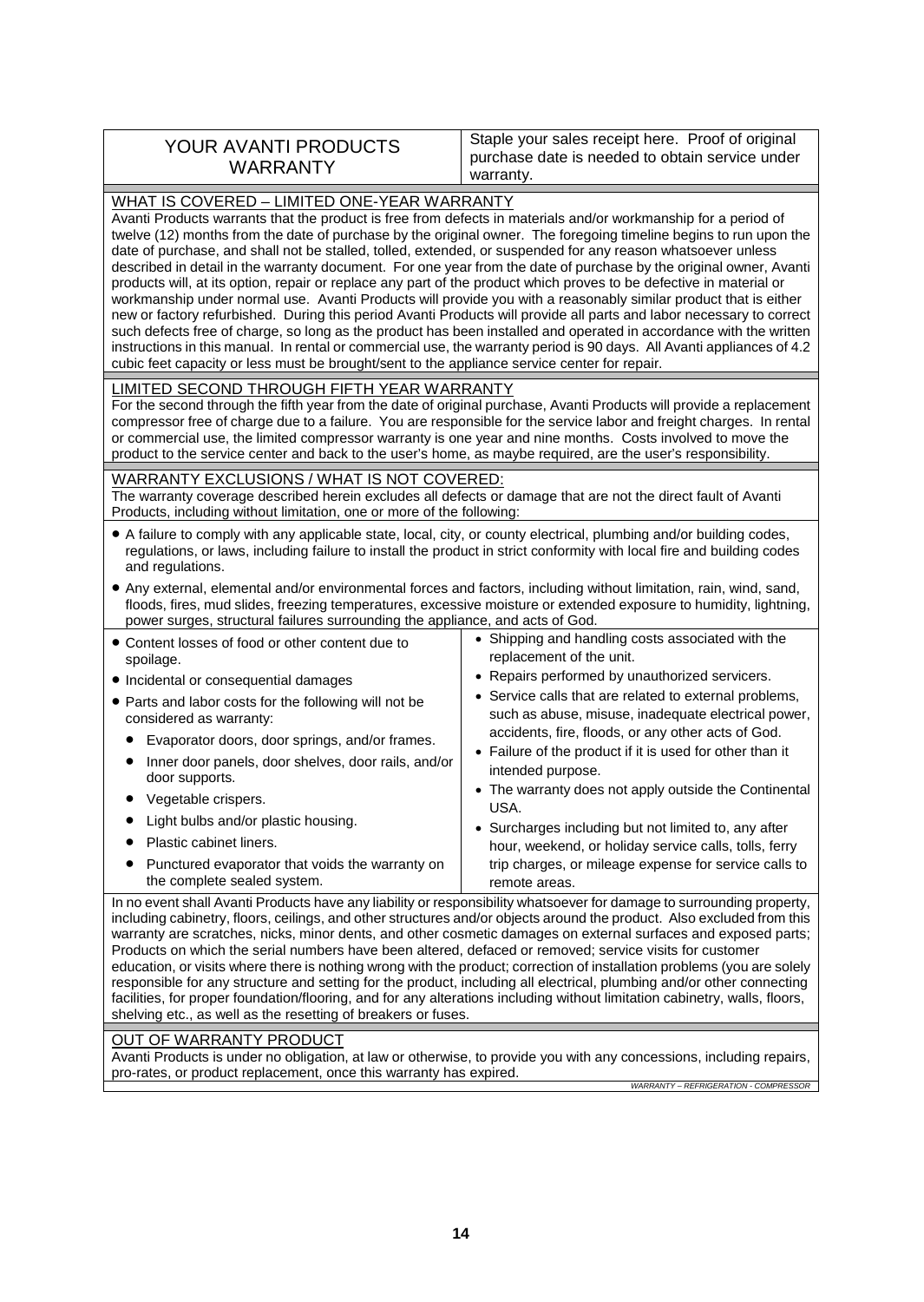# **INSTRUCCIONES EN ESPAÑOL**

| <b>PRECAUCIÓN</b>                                                                                                                       | Para reducir el riesgo de incendio, descarga<br>eléctrica, o daño cuando use su<br>electrodoméstico, siga las siguientes<br>precauciones. |
|-----------------------------------------------------------------------------------------------------------------------------------------|-------------------------------------------------------------------------------------------------------------------------------------------|
| Lea todas las instrucciones antes de usar su electrodoméstico.<br>Peligro o Precaución: Existo el riosas que los piños queden atranados |                                                                                                                                           |

- Peligro o Precaución: Existe el riesgo que los niños queden atrapados.
- Niños atrapados o sofocamiento no son un problema del pasado. Los electrodomésticos son peligrosos aún si solo los deja en el garaje por un par de días.
- Antes de desechar su electrodoméstico o refrigerador usado: quítele las puertas. Deje las repisas en su lugar para evitar que los niños se queden atrapados.
- No permita que los niños manejen, jueguen o entren dentro del electrodoméstico.
- No limpie su electrodoméstico con líquidos inflamables. Los gases pueden ocasionar fuego o una explosión.
- No guarde ni use gasolina u otros líquidos inflamables cerca de este o de cualquier otro electrodoméstico. Los vapores pueden ocasionar fuego o explosión.

#### - Guarde estas instrucciones-

#### **INSTRUCCIONES PARA LA INSTALACIÓN**

#### **Antes de usar su equipo**

- Retire la envoltura interna y externa.
- Verifique que tenga las siguientes partes: 1 manual de instrucciones, 2 parillas en el refrigerador, 1 parilla en el congelador, y 2 bandejas con una tapa de vidrio para vegetales.
- 2 piezas plásticas para cubrir agujeros (puerta reversible).
- Antes de conectar su electrodoméstico a la corriente eléctrica, ubíquelo en posición vertical sobre una superficie plana por lo menos por 2 horas. Esto reducirá la posibilidad de malfuncionamiento en el sistema de enfriamiento por el manipuleo durante el transporte.
- Limpie la superficie interior con agua tibia usando un trapo suave.

#### **Instalación de su electrodoméstico**

- Ubique su electrodoméstico en un piso que sea lo suficientemente fuerte para soportar su peso cuando esté totalmente lleno o cargado. Para nivelar el electrodoméstico, ajuste las patas delanteras.
- Deje aproximadamente 5 pulgadas de espacio entre la parte trasera y los costados de su electrodoméstico, así permitirá la circulación de aire necesaria para enfriar el compresor.
- Mantenga su electrodoméstico alejado del aire caliente, vapor o líquidos que puedan salpicarlo, ya que la unidad podría averiarse.
- Los rayos solares directos pueden malograr la capa acrílica, y las fuentes de calor pueden ocasionar un aumento en el consumo eléctrico. Manténgalo lo más alejado posible del agua para prevenir algún choque eléctrico. Evite los sitios húmedos y los ambientes extremadamente fríos ya que esto puede afectar la eficiencia del enfriamiento de su electrodoméstico.
- Evite ubicar su electrodoméstico en áreas mojadas o muy húmedas.
- Conecte el electrodoméstico a un enchufe de pared exclusivo con conexión a tierra. Bajo ninguna razón se debe retirar la tercera punta del enchufe. Cualquier consulta con respecto a la energía y/o cable de tierra debe ser dirigida a un electricista certificado o autorizado por el Servicio Técnico de Avanti Products.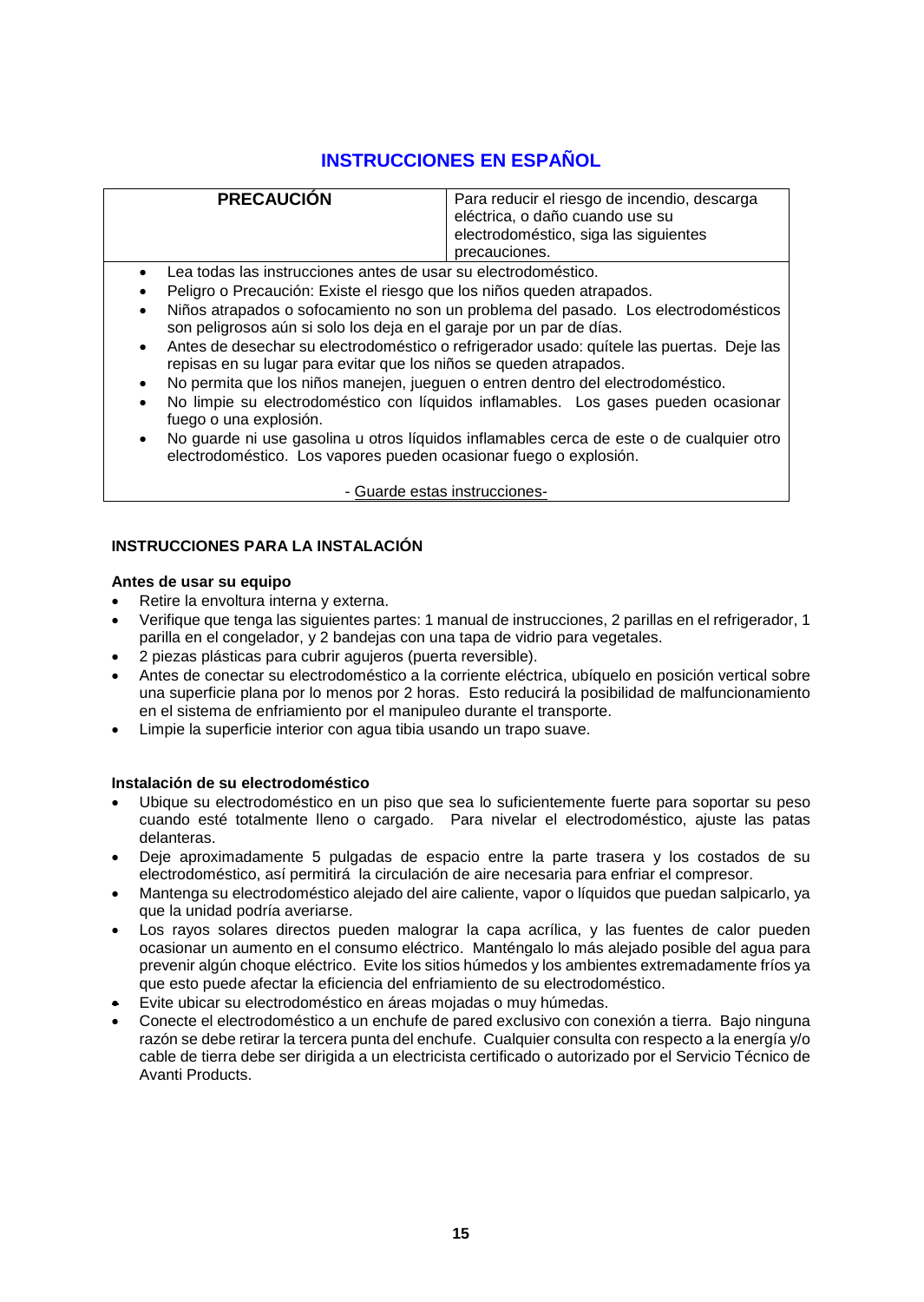#### **Conexión eléctrica**

**Este electrodoméstico debe ser conectado a tierra. En el caso que ocurra un corto circuito, la conexión a tierra reduce el riesgo de recibir un choque eléctrico ya que cuenta con un alambre para el escape de la corriente eléctrica. Este electrodoméstico está equipado con un enchufe que consta de tres puntas, la tercera punta es la conexión a tierra. Este enchufe debe ser insertado a un enchufe de pared que este correctamente instalado con la conexión a tierra.** 

#### **ADVERTENCIA**

- El uso inapropiado del enchufe a tierra puede desencadenar un choque eléctrico. Consulte a personal autorizado por Avanti Products si tiene alguna duda sobre las instrucciones o si tiene alguna consulta si el electrodoméstico está correctamente instalado a la corriente eléctrica y a tierra. Si el cordón del enchufe del electrodoméstico se encuentra dañado, debe ser reemplazado por el Servicio Técnico de Avanti Products.
- El cordón del enchufe está equipado con tres puntas que encajan perfectamente en un enchufe de pared standard para reducir el riesgo de un choque eléctrico.
- Bajo ninguna circunstancia corte o saque la tercera punta del enchufe que le proveemos ya que este es para que vaya conectado a tierra.
- No use una extensión.
- La corriente de este electrodoméstico es de 115/120 voltios, tiene una salida eléctrica de 60 Hz. y consta de un enchufe de tres puntas que va conectado al enchufe de pared.
- El cordón del enchufe debe ser asegurado atrás del electrodoméstico y no dejarlo expuesto para evitar accidentes.

#### **COMO CAMBIAR LA DIRECCION DE APERTURA DE LA PUERTA**

En caso de que necesite cambiar el lado de apertura de la puerta, por favor consulte al servicio pos-venta de su localidad.



Retire los alimentos del electrodoméstico y colóquelos en una caja térmica para conservarlos y protegerlos.

#### **Control de temperatura del refrigerador**



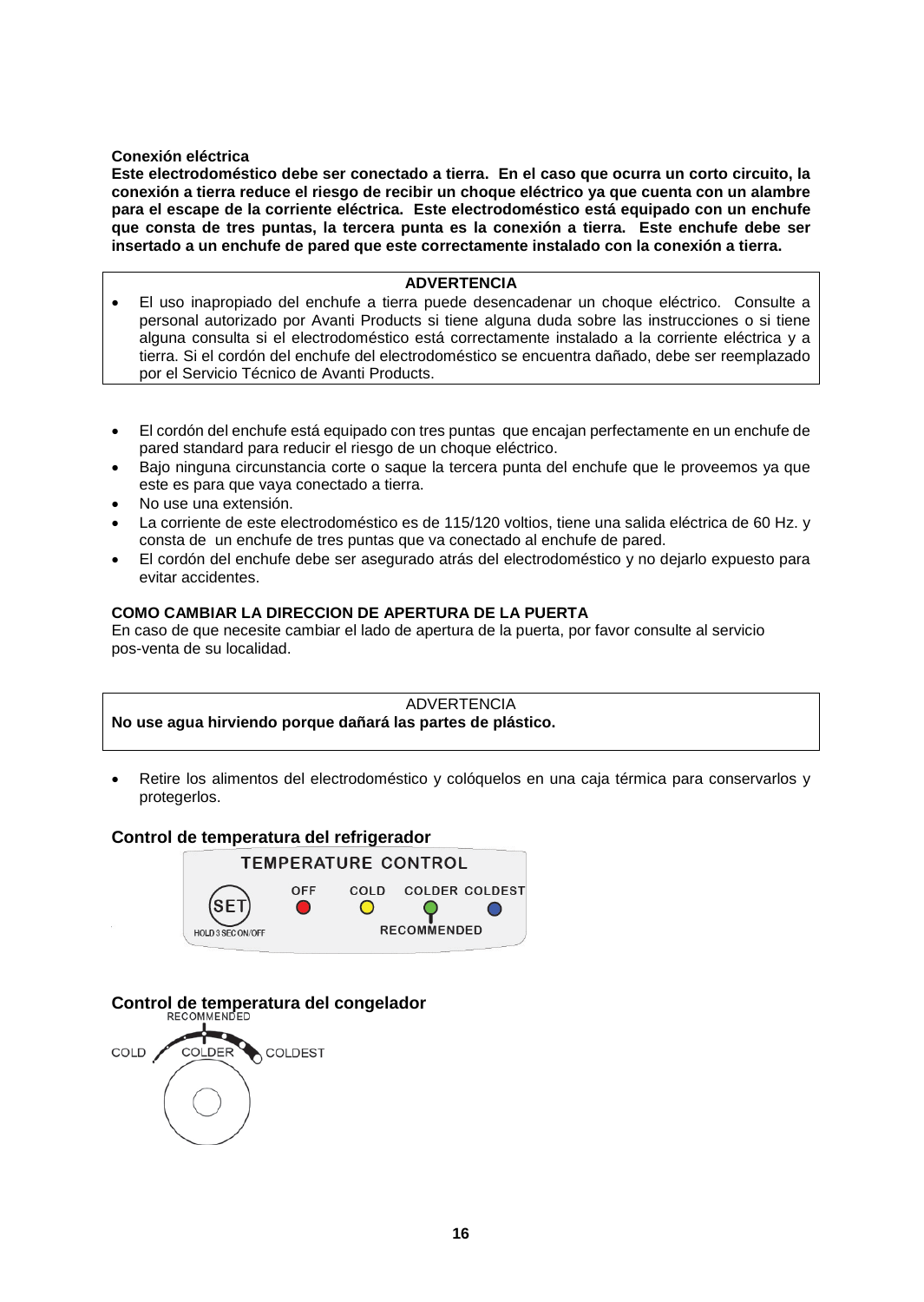#### **Como graduar la temperatura**

Para ajustar la temperatura interna de su unidad, ajuste los controles considerando la temperatura ambiental.

Una vez conectada su unidad, mueva el control de la temperatura hacia la posición "COLDEST" en el compartimiento del congelador y a la posición "COLDEST" en el refrigerador, por 4 horas.

Después muévalo a la posición **"Recommended O COLDER"** en el compartimiento del congelador y a la posición **"Recommended O COLDER"** en el compartimiento del refrigerador.

Una vez transcurrida 4 horas, Usted deber reajustar los controles en ambos compartimientos a las temperaturas apropiadas a sus necesidades.

#### **NOTA:**

**NO RECOMENDAMOS la instalación de la unidad donde la temperatura descienda de los 50 °F (13ºC) o aumenta sobre 110ºF (43ºC). El compresor no podrá mantener las temperaturas adecuadas dentro del refrigerador.**

**Para instalaciones donde las temperaturas bajarán por debajo de los 50ºF (13ºC); Ajuste el control de temperatura del congelador al ajuste "MÁS FRÍO". Esto mejorará las operaciones del refrigerador bajo estas condiciones.**

#### **CUIDADOS EN LOS PERIODOS DE AUSENCIA**

- Para cortos períodos de ausencia (menos de 21 días) el congelador podrá quedar funcionando. Coloque el botón de control de temperaturas en la posición mínima.
- En períodos de ausencia más largos, se aconseja dejar el refrigerador limpio y desconectado.
- Retire todo lo que tenga adentro del refrigerador y haga el deshielo y la limpieza general. También retire las cubeteras, limpie bien y séquelas internamente.
- Deje la puerta entreabierta para penetre el aire y así evitar la formación de olores.

#### **Compartimiento de su congelador**

- Este compartimiento está diseñado para un período largo (3 meses) de almacenamiento de alimentos congelados.
- El tiempo de almacenamiento de los alimentos congelados varía y se recomienda almacenarlos solamente mientras esté vigente la fecha de expiración.
- Alimentos congelados pre envasado comercialmente deben ser almacenados de acuerdo con las indicaciones de su fabricante.
- Coloque los alimentos congelados dentro de su electrodoméstico inmediatamente después de comprarlos. Si hay indicaciones en el envase, sígalas cuidadosamente considerando el tiempo de almacenamiento.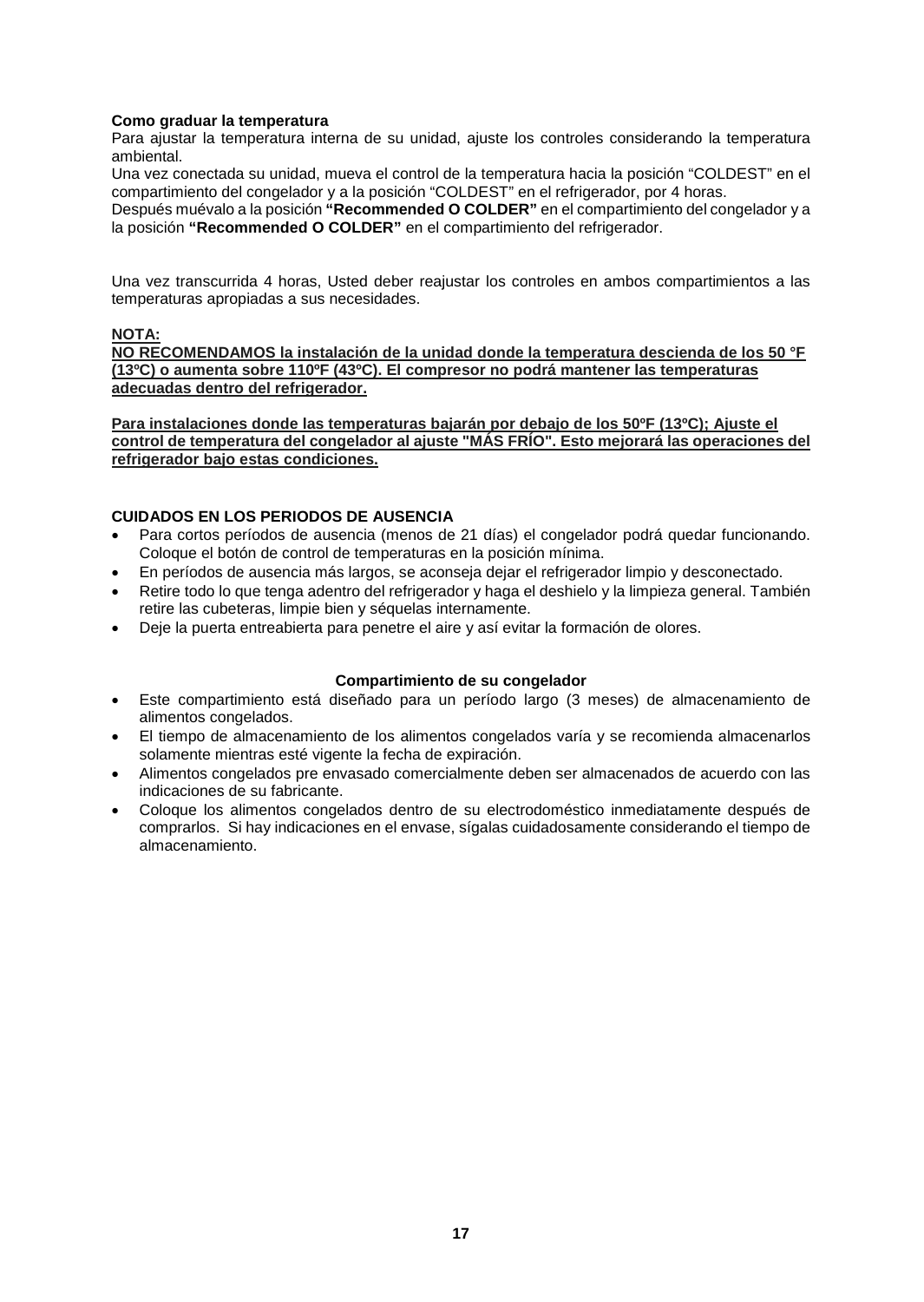#### **CUIDADO Y MANTENIMIENTO**

#### **Limpiando su electrodoméstico**

- Desconecte el electrodoméstico y retire los alimentos.
- Lave el interior con agua tibia y un trapo suave remojado en una solución de Bicarbonato de Sodio. La solución consiste en 2 cucharadas del referido compuesto químico y un litro de agua.
- Lave la canasta de almacenaje con un detergente suave.
- Las partes externas de su electrodoméstico deben ser limpiadas con un detergente suave y agua tibia.

#### **ADVERTENCIA**

**Asegúrese de desconectar el electrodoméstico de la corriente eléctrica. Si no lo hace, puede ocasionar un choque eléctrico o herirse.**

#### **Si falla el suministro eléctrico**

Usualmente la electricidad regresa en unas pocas horas sin afectar la temperatura de su electrodoméstico, siempre que la puerta no se abra muy frecuentemente. Si le va a faltar electricidad por un período de tiempo más largo, usted debe tomar los pasos apropiados para proteger sus alimentos.

#### **Si usted sale de vacaciones**

Retire todos los alimentos si va a estar ausente por un período largo; desconecte y limpie su electrodoméstico.

Deje la puerta del electrodoméstico ligeramente abierta para evitar la formación de mal olor y moho.

#### **Para mover su electrodoméstico**

- Retire los alimentos.
- Asegúrese de colocar cinta adhesiva a todo lo que se puede caer dentro de su electrodoméstico.
- Retire las patas para prevenir que se dañen.
- Selle las puertas con cinta adhesiva.
- Asegúrese que el electrodoméstico se mantenga parado durante el traslado.

#### **Consejos para ahorrar energía**

- Su electrodoméstico debe estar ubicado en el área más fría de la habitación, alejado de electrodomésticos que produzcan calor o conductos de aire caliente y lejos de los rayos solares.
- Los alimentos calientes deben estar a temperatura ambiental antes de colocarlos en el electrodoméstico. Si sobrecarga su electrodoméstico forzará al compresor a funcionar más tiempo del normal. Los alimentos que se congelan lentamente pierden calidad y se malogran.
- Asegúrese de envolver adecuadamente los alimentos y de secar los empaques o contenedores antes de colocarlos dentro del electrodoméstico. Colocarlos mojados ocasiona escarcha en el electrodoméstico.
- La canasta de almacenaje de su electrodoméstico no debe ser forrada con papel aluminio, papel de cera o papel toalla ya que esto interfiere con la circulación del aire frío restando eficiencia a su electrodoméstico.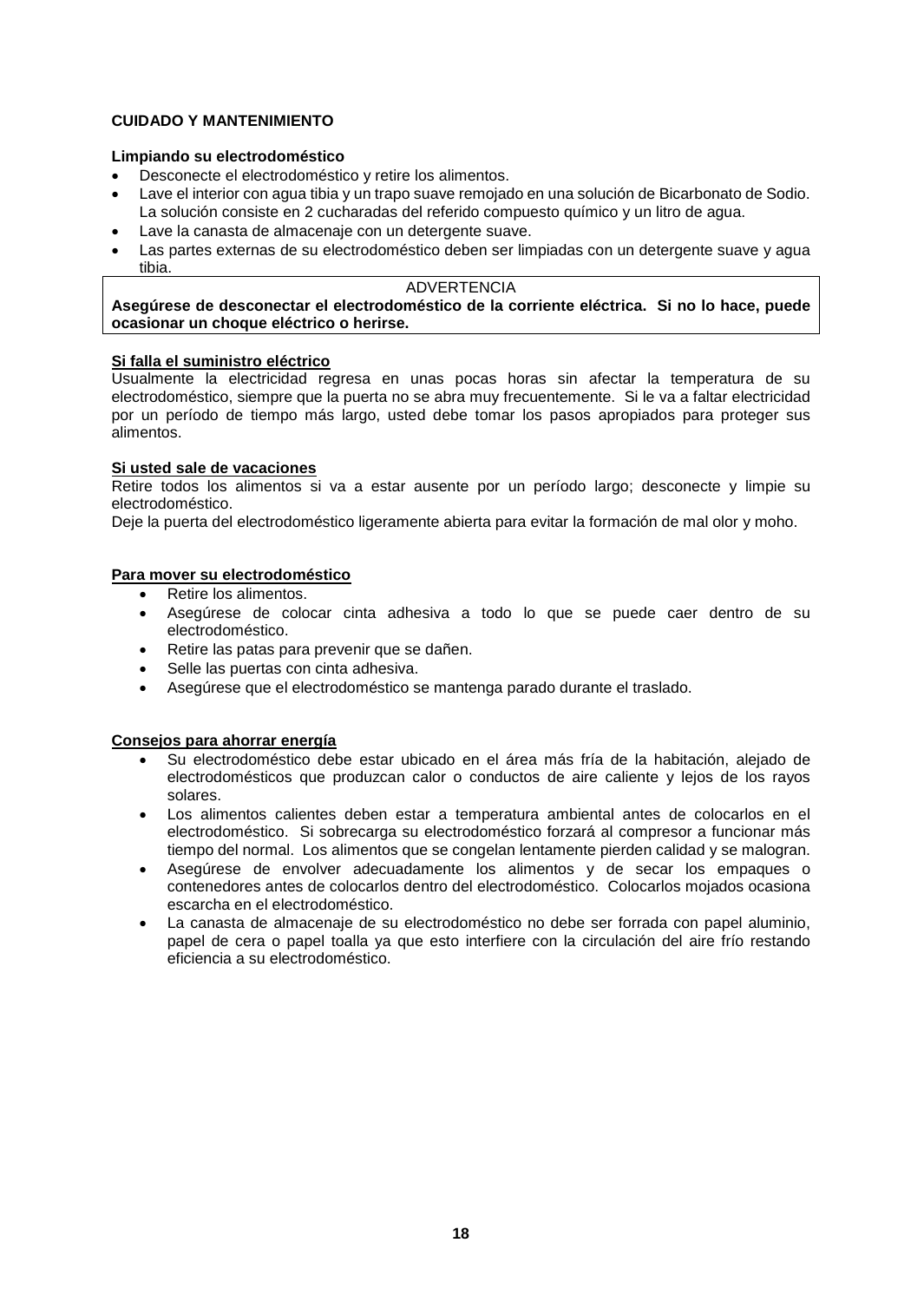# **APPAREIL SÉCURITÉ**

## **Votre sécurité et celle des autres sont très importantes.**

Nous avons fourni de nombreux messages de sécurité importants dans ce manuel et sur votre appareil. Toujours lire et obéir à tout message de sécurités.



C'est le symbole d'alerte de sécurité. Ce symbole vous signale les dangers potentiels peut tuer ou blesser vous et d'autres. Tout sécurité messages suivra la sécurité symbole d'alerte et soit les quartiers" DANGER","ATTENTION" ou "PRUDENCE".



Danger signifie que le non-respect de cette déclaration de sécurité peut entraîner des blessures ou la mort.

Warning signifie que le non-respect de cette déclaration de sécurité peut entraîner des dommages importants du produit, des blessures graves ou la mort.

Caution signifie que le non-respect de cette déclaration de sécurité peut entraîner des mineures ou modérées blessures, ou des biens ou des dommages matériels.

Tout message de sécurités vous alertera à quel est le danger potentiel et vous disent comment réduire le risque de blessure, et vous permettent de savoir ce qui peut arriver si les instructions ne sont pas suivies.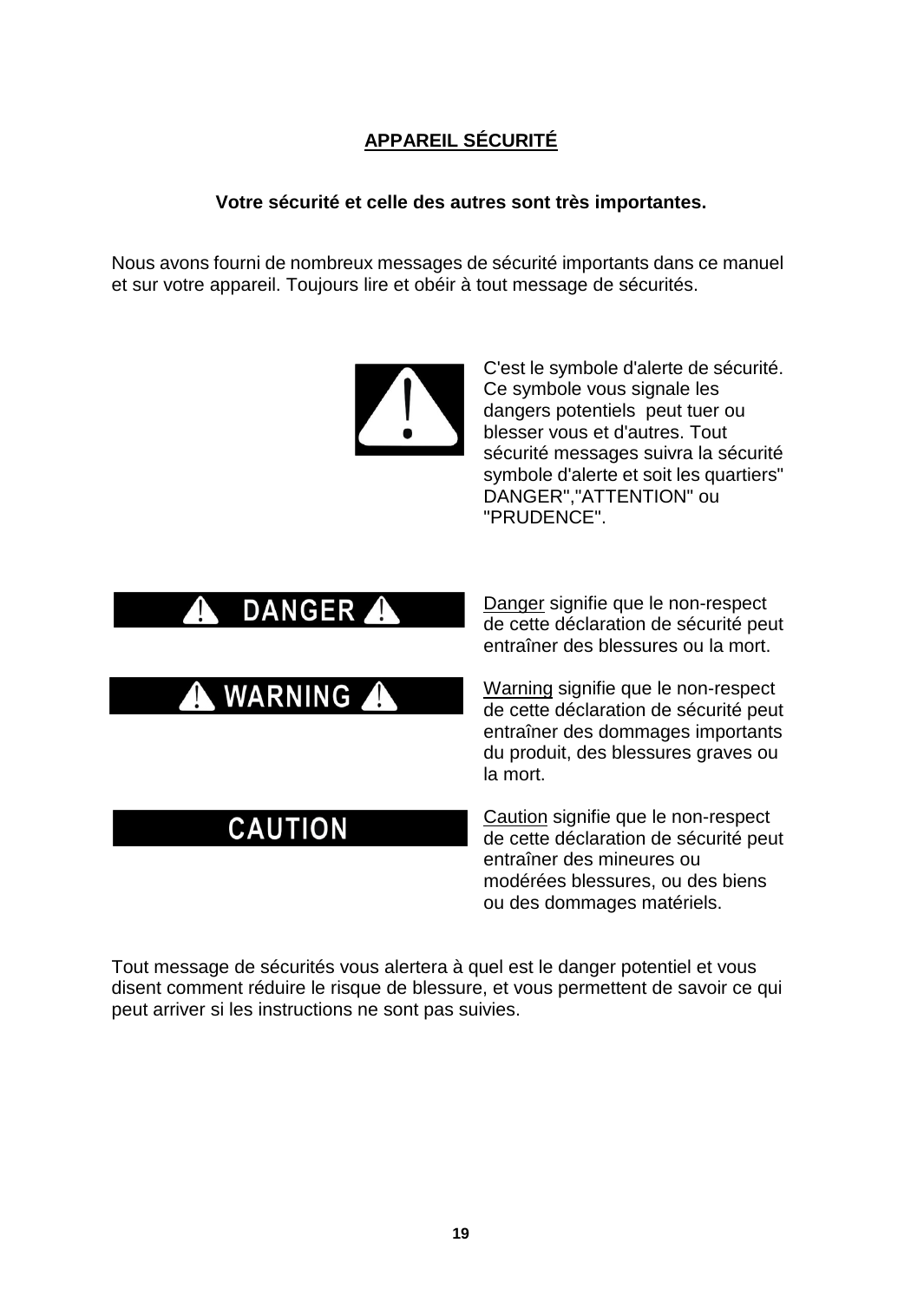# **APPAREIL SÉCURITÉ**



Avant le refroidisseur de breuvages est utilisé, il doit être correctement positionné et installé comme décrit dans ce manuel, afin de lire attentivement le manuel. Pour réduire le risque d'incendie, choc ou de blessure électrique lors de l'utilisation du refroidisseur de breuvages, Suivez les précautions de bases, comprenant les éléments suivants:



- •Brancher sur une 3 broches mise à la terre sortie, faire pas enlever la terre broches, faire pas utiliser un adaptateur, et ne pas utiliser une rallonge
- Remplacer tous les panneaux avant exploitation
- Il est recommandé d'utiliser un circuit distinct, qui sert uniquement votre refroidisseur de breuvages, fournir. Utilisez des récipients cette ne peut pas être désactivé par une chaîne de traction interrupteur ou
- ne jamais nettoyer appareil pièces avec des liquides inflammables. Ces vapeurs peuvent créer un risque d'incendie or explosion. Et ne pas stocker ou utiliser de l'essence ou d'autres vapeurs et liquides inflammables à proximité de cet appareil ou de tout autre appareil. Les vapeurs peuvent créer un risque d'incendie ou d'explosion.
- Avant de procéder à des opérations de nettoyage et d'entretien, assurez-vous que la ligne d'alimentation de l'appareil est débranchée.
- Faire pas brancher ou débrancher la prise électrique lorsque vos mains sont humides
- Débranchez le appareil ou déconnecter la alimentation avant le nettoyage ou l'entretien. Ne pas le faire peut entraîner un choc électrique ou la mort.
- Faire pas tenter de réparer ou de remplacer une partie de votre appareil à moins qu'il ne soit spécifiquement recommandé dans ce matériau. Toutes les autres réparations doivent être confiées à un technicien qualifié.



- Utilisation deux personnes ou plus pour déplacer et installer l'appareil. Ne pas le faire peut entraîner dans le dos ou d'autres blessures.
- Pour assurer une bonne ventilation de votre appareil, l'appareil doit être complètement dégagé. Choisissez un endroit bien aéré avec des températures supérieures à 55ºF (13ºC) et au-dessous 90ºF (32ºC). Cet appareil doit être installé dans une zone protégée de l'élément, Comme le vent, la pluie, de l'eau pulvérisée ou lumière du soleil.
- l'appareil ne doit pas être situé à côté de fours, grilles ou autres sources de chaleur élevée.
- L'appareil doit être installé avec toutes les connexions électriques, d'eau et d'évacuation, conformément à codes étatiques et locaux. Une alimentation électrique standard (115 V CA seulement, 60 Hz), mise à la terre conformément au Code national de l'électricité et les codes et règlements locaux est nécessaire.
- Faire pas plier ou pincer le cordon d'alimentation du appareil.
- Le fusible (ou disjoncteur) doit être de 15 ampères.
- Il est important pour l'appareil soit à niveau afin de fonctionner correctement. Vous devrez peut-être faire plusieurs ajustements à niveler.
- Toute installation doit être conforme aux exigences du code de plomberie locale.
- Assurez-vous que les tuyaux ne sont pas pincés ou pliés ou endommagés au cours installation.
- Vérifier les fuites après connexion.
- Ne jamais laisser les enfants utiliser, jouer avec ou crawl à l'intérieur de l'appareil
- Faire pas utiliser de produits de nettoyage à base de solvants or abrasifs sur l'intérieur. Ces nettoyants peuvent endommager ou décolorer l'intérieur.
- Ne pas utiliser cet appareil pour d'autres fins que celles prévues.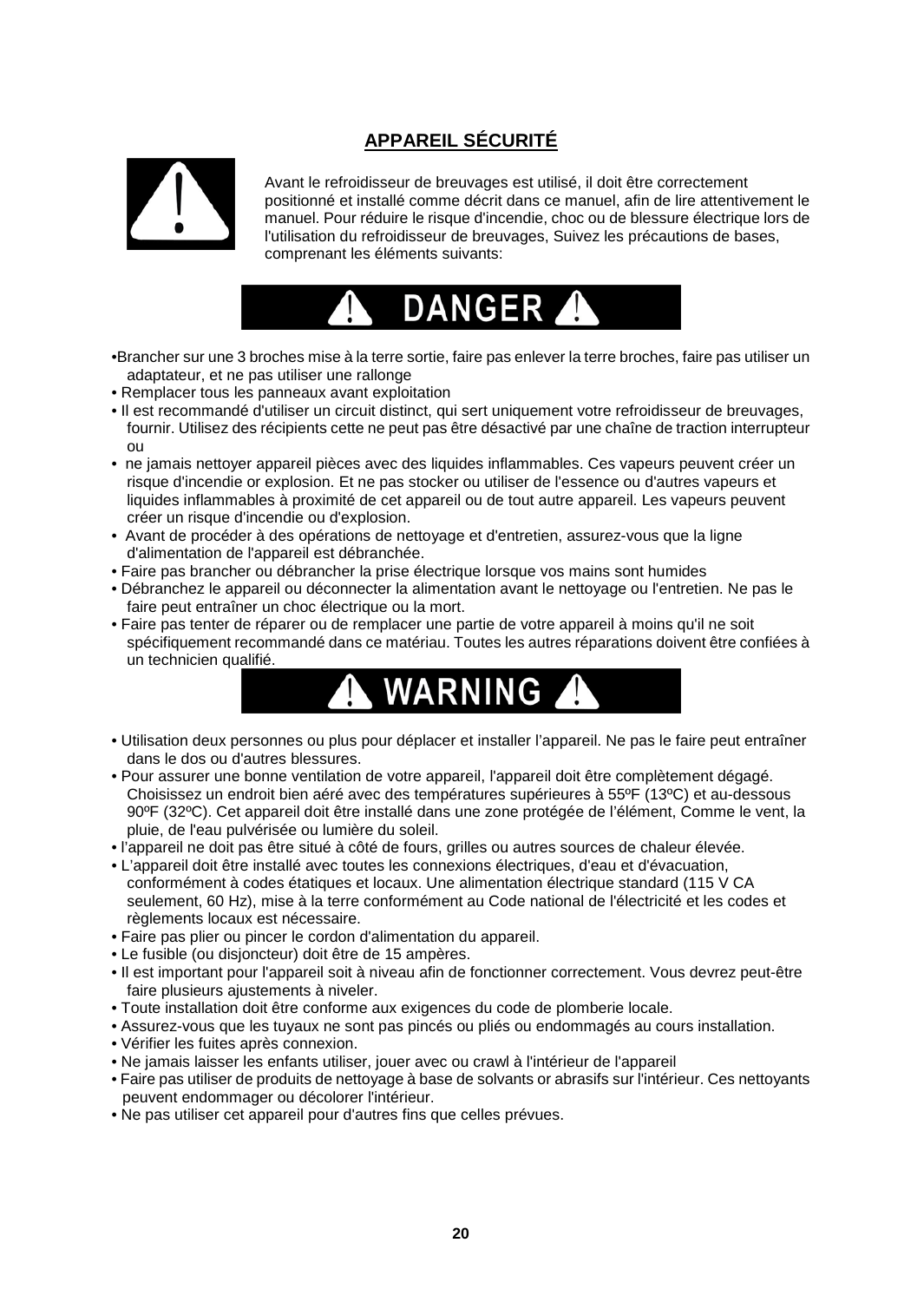|                                                                                                                                                                           | AIDEZ NOUS A VOUS AIDER                                 |                                                                                                                                                                  |  |  |
|---------------------------------------------------------------------------------------------------------------------------------------------------------------------------|---------------------------------------------------------|------------------------------------------------------------------------------------------------------------------------------------------------------------------|--|--|
| Lisez attentivement ce guide.                                                                                                                                             |                                                         | Écrire le modèle et le numéro de série.                                                                                                                          |  |  |
| Il est destiné à vous aider à utiliser et à<br>maintenir votre nouvel appareil correctement.                                                                              |                                                         | Vous les trouverez sur une plaque située sur la paroi<br>extérieure arrière de l'appareil.                                                                       |  |  |
| Gardez-le à portée de main pour répondre à<br>vos questions.<br>Si vous ne comprenez pas quelque chose ou<br>vous avez besoin de plus d'aide, s'il vous plaît<br>appelez: |                                                         | S'il vous plaît écrire ces chiffres ici:                                                                                                                         |  |  |
|                                                                                                                                                                           |                                                         | Date d'achat                                                                                                                                                     |  |  |
| Avanti Service à la clientèle<br>800-220-5570                                                                                                                             |                                                         | Numéro de modèle                                                                                                                                                 |  |  |
| Gardez preuve de la date d'achat d'origine (tel                                                                                                                           |                                                         |                                                                                                                                                                  |  |  |
| que votre bordereau de vente) avec ce guide<br>pour établir la période de garantie.                                                                                       |                                                         | Numéro de série                                                                                                                                                  |  |  |
|                                                                                                                                                                           |                                                         | Utilisez ces numéros dans toute correspondance ou<br>appels de service concernant votre appareil.                                                                |  |  |
|                                                                                                                                                                           | <b>PRUDENCE:</b>                                        | Si vous avez reçu un appareil endommagé, contactez                                                                                                               |  |  |
|                                                                                                                                                                           | <b>CET APPAREIL N'EST PAS</b><br>CONÇU POUR LE STOCKAGE | immédiatement le revendeur (ou le constructeur) qui<br>vous a vendu l'appareil.                                                                                  |  |  |
|                                                                                                                                                                           | DE MÉDECINE OU D'AUTRES<br>PRODUITS MÉDICAUX.           | Gagnez du temps et de l'argent. Avant d'appeler le<br>service, consultez le Guide de dépannage. Il énumère<br>les causes des problèmes de fonctionnement mineurs |  |  |

# **SI VOUS AVEZ BESOIN DE SERVICE**

que vous pouvez vous corriger.

Nous sommes fiers de notre service et nous voulons que vous soyez heureux. Si pour une raison quelconque vous n'êtes pas satisfait du l'envoyer à: service que vous recevez, voici quelques étapes à suivre pour obtenir de l'aide. FIRST, contacter les gens qui ont réparé votre appareil. Expliquez pourquoi vous n'êtes pas satisfait. Dans la plupart des cas, cela va résoudre le problème.

ı

Ensuite, si vous n'êtes toujours pas satisfait, écrivez tous les détails, y compris votre numéro de téléphone, et

> **Service Clients Avanti Produits 10880 NW 30 Street Miami, FL 33172 USA**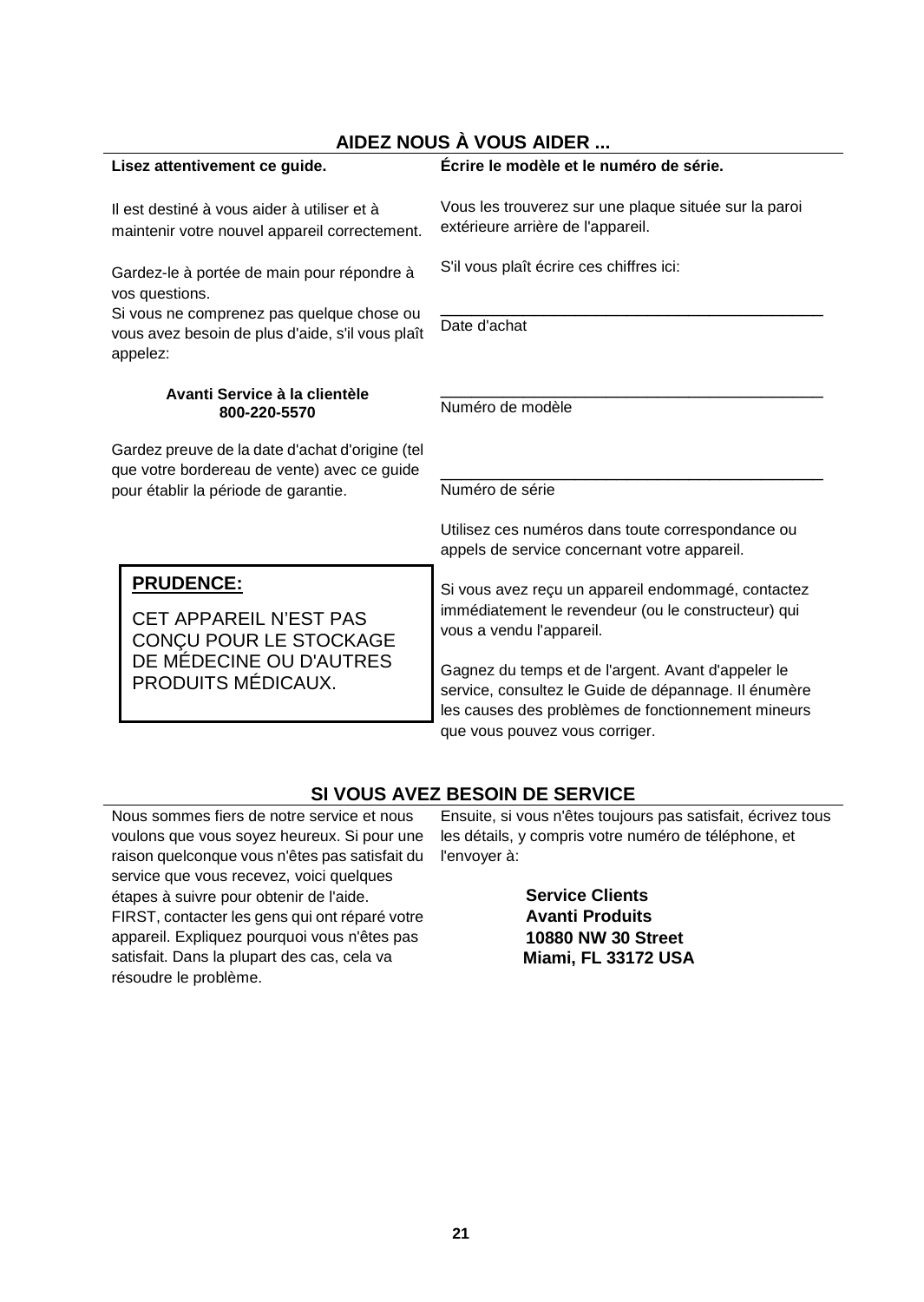# **PIÈCES ET CARACTÉRISTIQUES**



|   | Section congélateur                         |    | <b>Pied nivelant</b> |
|---|---------------------------------------------|----|----------------------|
| 2 | <b>Tablette</b>                             | 8  | <b>Porte</b>         |
| 3 | Contrôle de la température<br>Congélateur   | 9  | <b>Paniers</b>       |
| 4 | Contrôle de la température<br>Réfrigérateur | 10 | <b>Porte</b>         |
| 5 | <b>Tablette Réfrigérateur</b>               | 11 | <b>Paniers</b>       |
| 6 | Bacs légumes (2)                            |    |                      |
|   | Avec couvercle en verre                     |    |                      |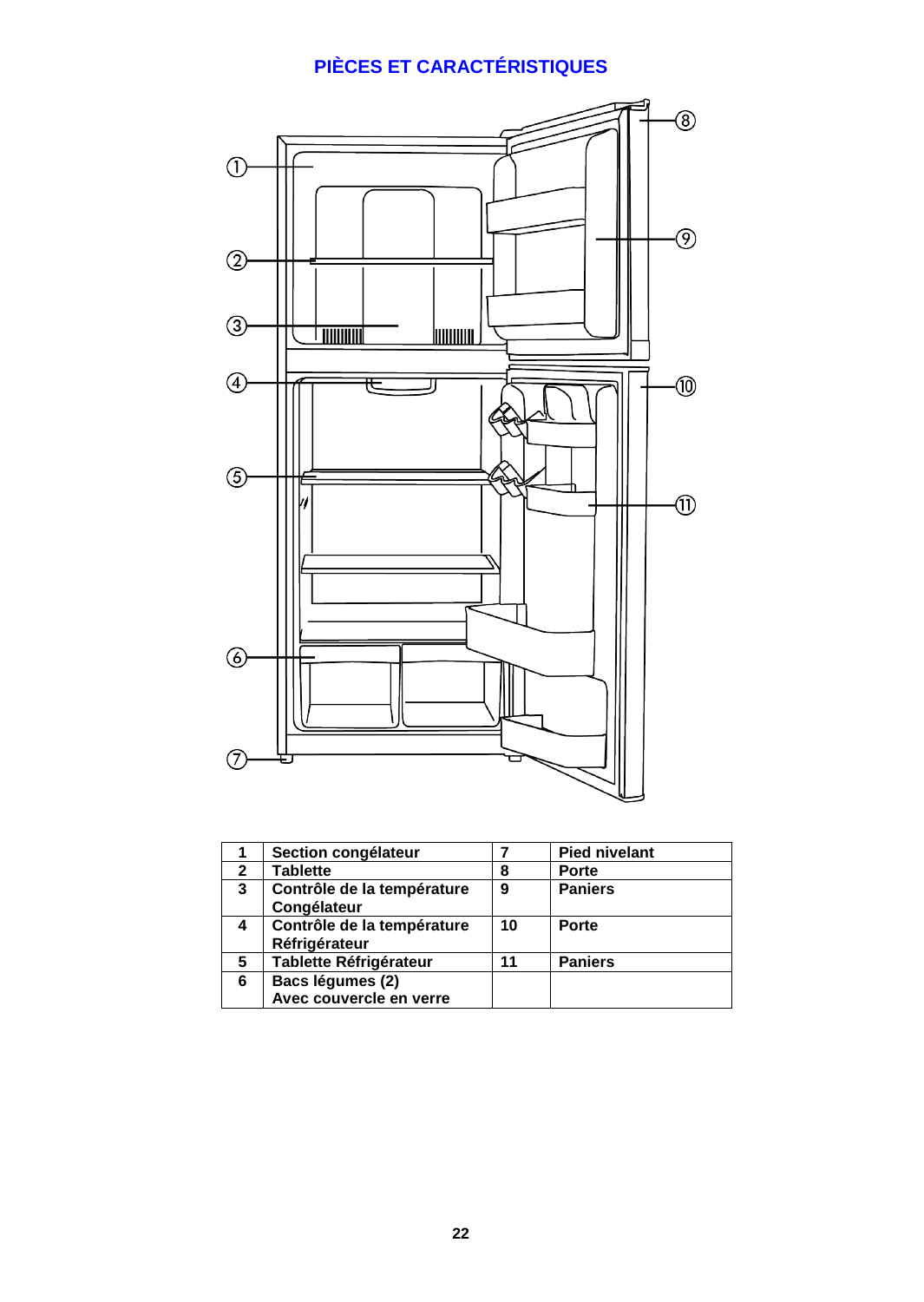# **CONSIGNES DE SÉCURITÉ IMPORTANTES**

# $\cancel{\mathcal{N}}$  ATTENTION  $\cancel{\mathcal{N}}$

Pour réduire le risque d'incendie. d'électrocution ou de blessure lors de l'utilisation de votre réfrigérateur congelé, suivre ces précautions de base:

- Lisez toutes les instructions avant d'utiliser le réfrigérateur-congélateur.
- **DANGER ou AVERTISSEMENT**: Risque de piégeage des enfants. piégeage des enfants et la suffocation ne sont pas des problèmes du passé. Jetés ou abandonnés réfrigérateurs-congélateurs sont toujours dangereux . . . même si elles vont "rester assis dans le garage quelques journées."
- **Avant de jeter votre vieux réfrigérateur-congélateur:** Enlever les portes. Laissez les étagères en place afin que les enfants ne puissent pas grimper facilement à l'intérieur.
- Ne jamais laisser les enfants utiliser, jouer avec, ou ramper à l'intérieur du réfrigérateur-congélateur.
- Jamais pièces propre réfrigérateur-congélateur avec des liquides inflammables. Les vapeurs peuvent créer un risque d'incendie ou d'explosion.
- Ne pas entreposer ou utiliser d'essence ou d'autres vapeurs et liquides inflammables à proximité de cet appareil ou tout autre réfrigérateur-congélateur. Les vapeurs peuvent créer un risque d'incendie ou d'explosion.

-Enregistrez Ces INSTRUCTIONS-

# **INSTRUCTIONS D'INSTALLATION**

## **Avant d'utiliser votre appareil**

- Retirez l'emballage extérieur et intérieur.
- Vérifiez que vous avez toutes les pièces suivantes:

| 2 étagères Réfrigérateur | 1 Congélateur tablette |
|--------------------------|------------------------|
| 2 Bac végétales          | 1 Mode d'emploi        |
| 1 couvercle en verre     |                        |

- Avant de connecter l'appareil à la source d'alimentation, laissez-le tenir debout pendant environ 2 heures. Cela permettra de réduire la possibilité d'un mauvais fonctionnement du système de refroidissement lors de la manipulation durant le transport.
- Nettoyer la surface intérieure à l'eau tiède avec un chiffon doux.

### **Installation de votre appareil**

- Placez votre réfrigérateur-congélateur sur un sol qui est assez solide pour supporter le réfrigérateur-congélateur quand il est complètement chargé. Pour mettre à niveau votre réfrigérateur-congélateur, réglez les pieds de nivellement au bas de l'unité.
- **PERMETTRE 5 POUCES L'ESPACE ENTRE LE FOND ET LES CÔTÉS DE L'APPAREIL, CE QUI PERMET LA CIRCULATION DE L'AIR POUR REFROIDIR LE COMPRESSEUR ET LE CONDENSEUR.**
- Éloignez l'appareil des rayons du soleil et des sources de chaleur (cuisinière, chauffage, radiateur, etc.). La lumière solaire directe peut affecter le revêtement acrylique et sources de chaleur peuvent augmenter la consommation électrique. Les températures ambiantes froides extrêmes peuvent également provoquer le réfrigérateur-congélateur ne pas fonctionner correctement.
- Éviter de placer l'appareil dans les zones humides.
- Branchez l'appareil dans une prise murale correctement installée à la terre exclusive. Ne pas en aucun cas réduire ou supprimer la troisième (terre) du cordon d'alimentation. Toute question concernant le pouvoir et / ou mise à la terre doivent être adressées à un électricien certifié ou un centre de service Avanti Produits autorisé.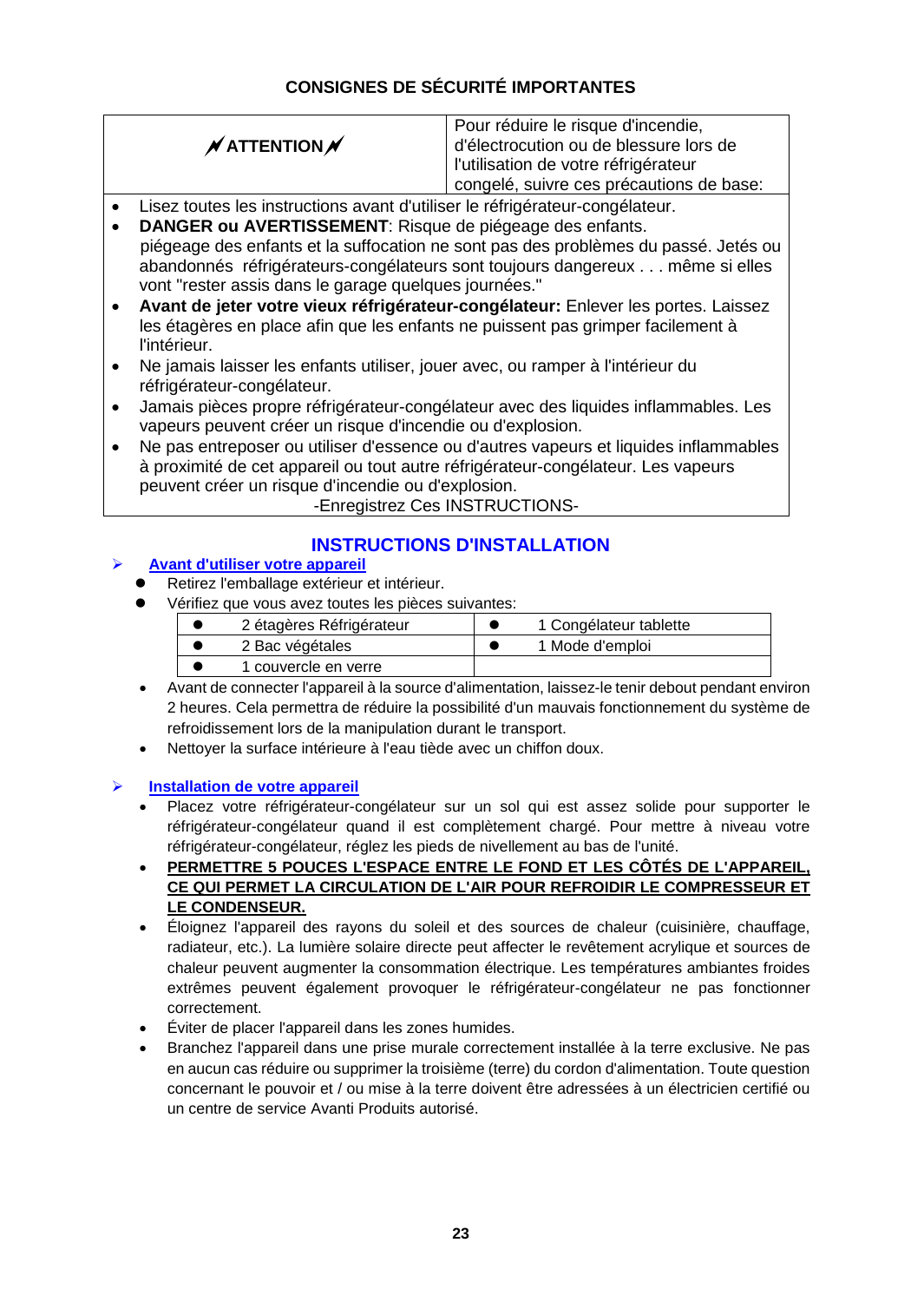# **Attention**

Une mauvaise utilisation de la prise de terre peut entraîner un risque de choc électrique. Si le cordon d'alimentation est endommagé, faites-le remplacer par un centre de service Avanti Products autorisé.

Cet appareil doit être correctement mis à la terre pour votre sécurité. Le cordon d'alimentation de cet appareil est équipé d'une fiche à trois broches qui accouple avec trois standards prises murales broches afin de minimiser le risque de choc électrique.

Ne pas en aucun cas couper ou enlever la troisième broche de terre du cordon d'alimentation fourni.

Cet appareil nécessite une prise électrique standard 115Volts ~ / 60Hz avec le sol à trois broches.

Le cordon doit être fixé derrière le appareil et non laissés exposés ou qui pendent pour prévenir les blessures accidentelles.

Ne jamais débrancher l'appareil en tirant sur le cordon d'alimentation. Toujours saisir fermement la fiche et tirez tout droit sorti de la prise.

Ne pas utiliser une rallonge avec cet appareil. Si le cordon d'alimentation est trop court, demandez à un électricien qualifié ou un technicien de service installer une prise près d'appareil.

### **RALLONGE ÉLECTRIQUE**

En raison des risques potentiels pour la sécurité dans certaines conditions, il est fortement recommandé de ne pas utiliser une rallonge avec cet appareil. Toutefois, si vous devez utiliser une rallonge, il est absolument nécessaire que ce soit un UL / CUL, 3 fils de terre appareil rallonge ayant une fiche de mise à la terre et à la sortie et que la puissance électrique du câble est de 115 volts et au moins 10 ampères.

#### **parasurtenseur**

La plupart des appareils électriques utilisent une série de tableaux de commande électriques pour fonctionner. Ces cartes sont très sensibles aux surtensions et pourraient être endommagés ou détruits.

Si l'appareil va être utilisé dans une zone ou si votre ville / pays est sujette à des surtensions / coupures; il est suggéré que vous utilisez un dispositif de protection contre les surtensions pour tous les dispositifs / appareils électriques que vous utilisez. Le protecteur de surtension que vous sélectionnez doit avoir un bloc de poussée suffisamment élevé pour protéger l'appareil, il est connecté. Si vous avez des questions concernant le type et la taille d'un protecteur de surtension contact nécessaire à un électricien agréé dans votre région.

Les dommages dus à des surtensions ne sont pas considérés comme un fabricant couvert défaut et annulera la garantie du produit.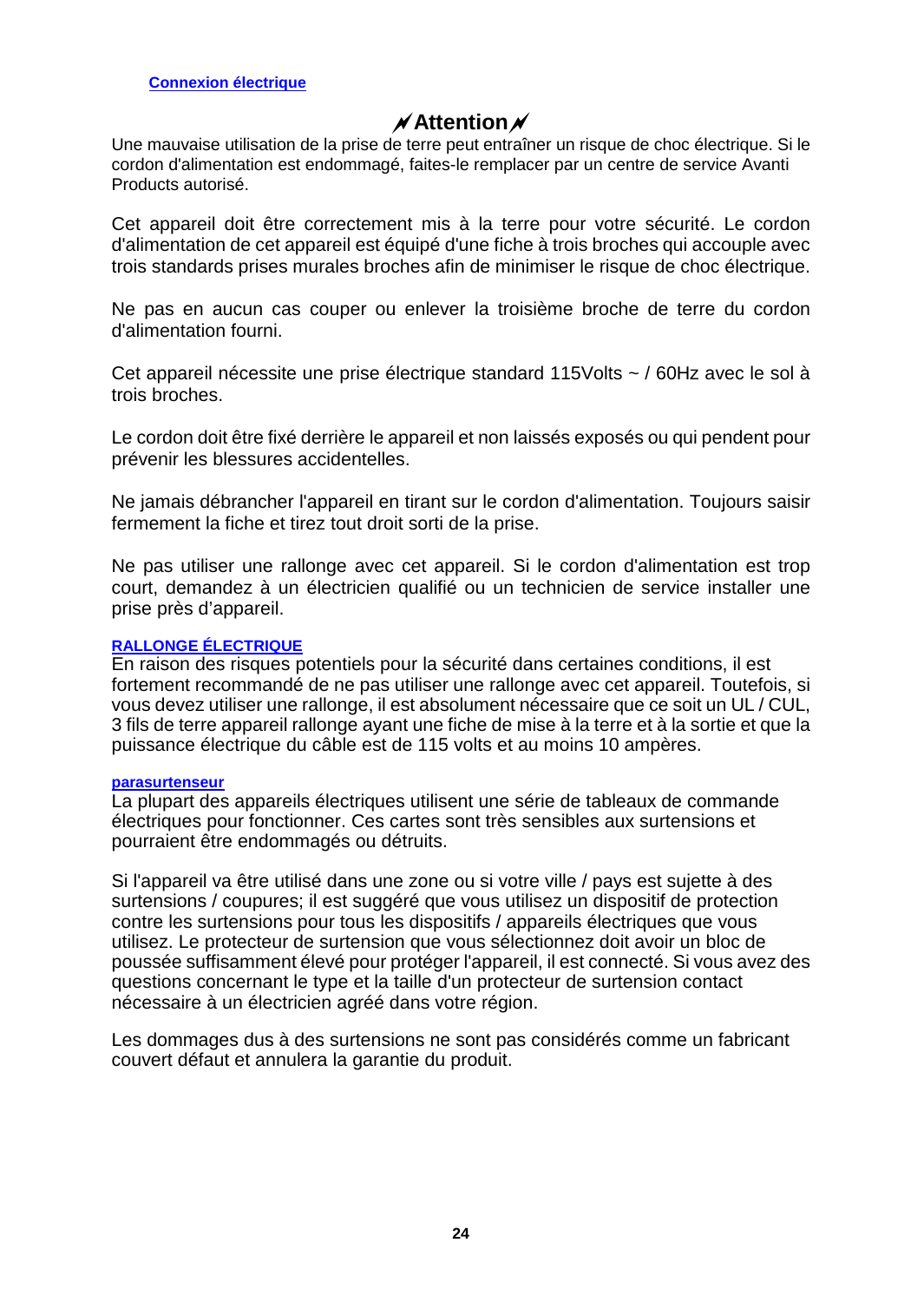## **UTILISATION DE VOTRE APPAREIL**

#### **Panneaux de contrôle de la température**

#### **Réfrigérateur Contrôle de la température**





#### **Réglage de la commande de température**

- Votre réfrigérateur comporte une commande pour réguler la température. Le contrôle de température est situé sur la partie supérieure du compartiment réfrigérateur. Ainsi qu'un bouton de commande dans le congélateur pour équilibrer la distribution de l'air froid entre les deux compartiments.
- Le contrôle de la température dans le compartiment réfrigérateur va contrôler le cycle de refroidissement réel alors que le bouton de commande dans le compartiment congélateur ajuster la distribution de l'air froid entre le congélateur et les compartiments du réfrigérateur.
- La première fois que vous allumez l'appareil, régler le bouton de commande de température à "COLDEST" dans le compartiment congélateur et "COLDEST" dans le compartiment réfrigérateur et fonctionner pendant au moins 4 heures avant de placer les aliments à l'intérieur. Cela assurera le congélateur est complètement refroidi et le compartiment réfrigérateur sera stabilisé avant la nourriture est placée. Puis retour sélecteur **RECOMMENDED ou COLDER** position dans le compartiment congélateur et **RECOMMENDED ou COLDER** dans le compartiment réfrigérateur.
- Régler la commande de température au réglage qui convient le mieux à vos besoins. Le réglage de RECOMMENDED dans le compartiment réfrigérateur et **"COLDER"** dans le compartiment congélateur distribuera l'air froid à parts égales entre les deux compartiments qui devraient être appropriés pour une utilisation à la maison ou au bureau réfrigérateur.
- Si vous en tout temps souhaitez distribuer une plus grande quantité d'air froid dans le congélateur par exemple, est une grande quantité de nourriture a été ajoutée au congélateur, il suffit de déplacer le contrôleur à la position "COLDEST" jusqu'à ce que la température désirée est atteinte alors retourner le contrôleur à la **"Recommended"** position.
- Si vous voulez à tout moment pour distribuer une plus grande quantité d'air froid à la section du réfrigérateur, par exemple pour cuire rapidement vers le bas si une grande quantité d'aliments frais a été ajouté, il suffit de déplacer le contrôleur dans le congélateur à la "COLD "Position jusqu'à ce que la température désirée est atteinte, puis retourner le contrôleur à la **"Recommended"** position.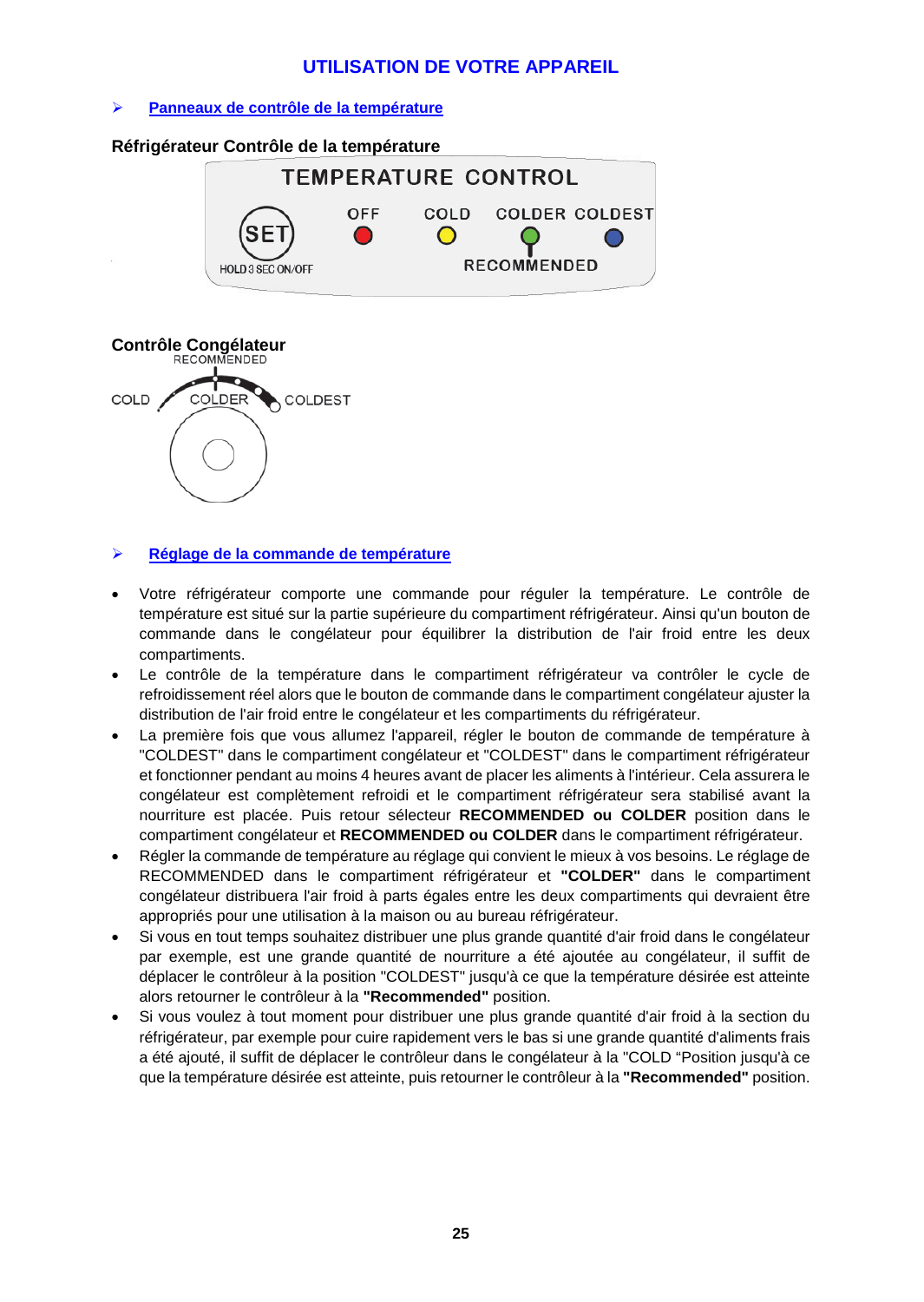## *REMARQUE:*

• SI L'APPAREIL EST UNPLUGGED, A PERDU LE POUVOIR OU EST ÉTEINT, VOUS DEVEZ ATTENDRE 3 À 5 MINUTES AVANT REDÉMARRAGE DE L'UNITÉ. SI VOUS ESSAYEZ DE REDÉMARRER AVANT LE MOMENT DE RETARD, LE RÉFRIGÉRATEUR-CONGÉLATEUR NE DÉMARRE PAS.

## *REMARQUE:*

## **NOUS NE RECOMMANDONS L'INSTALLATION DU RÉFRIGÉRATEUR où la température descend en dessous de 50ºF (13ºC) OU élevons au-dessus 110ºF (43ºC). LE COMPRESSEUR NE POURRA PAS maintenir la température appropriée dans le réfrigérateur.**

## **Pour les installations où les températures descendent en dessous de 50º RÉGLER LA COMMANDE CONGELATEUR TEMPÉRATURE AU "COLDEST" PARAM. Cela permettra d'améliorer LE FONCTIONNEMENT DU RÉFRIGÉRATEUR DANS CES CONDITIONS.**

### **Congélation Aliments Frais**

- L'utilisation correcte de l'appareil, l'emballage des aliments, la température correcte et en tenant compte des précautions d'hygiène va influencer sensiblement la qualité de la congélation de la nourriture ou de stockage des aliments surgelés.
- Ce compartiment est conçu pour le stockage à long terme des produits surgelés.
- La durée de conservation des aliments congelés varie et le temps de stockage recommandé ne doit pas être dépassé.
- Préemballés alimentaire commercialement congelé doit être conservé conformément aux instructions du fabricant d'aliments surgelés pour un trois étoiles compartiment de stockage des aliments congelés ou à la maison congélateur.
- Placez les aliments surgelés dans le congélateur le plus rapidement possible après l'achat. S'il y a des instructions sur le paquet, suivez attentivement les instructions concernant les temps de stockage.
- Soigneusement sélectionner les aliments que vous souhaitez geler, il devrait être de qualité suffisante et appropriée pour la congélation.
- Utiliser un emballage correct et envelopper serré.
- L'emballage doit être étanche à l'air et ne doit pas fuir car cela pourrait entraîner une perte de vitamine importante et la déshydratation des aliments.
- Foils et sacs doivent être assez pour bien doux envelopper les aliments.
- Lors de la préparation des aliments à congeler, envisager des précautions sanitaires.
- Mark paquets avec les données suivantes: type et la quantité d'aliments et la date du chargement.
- Il est extrêmement emportant que la nourriture est congelée aussi rapidement que possible.
- Si la quantité de charge est trop importante, la qualité du gel est réduite, ce qui affecte la qualité des aliments congelés.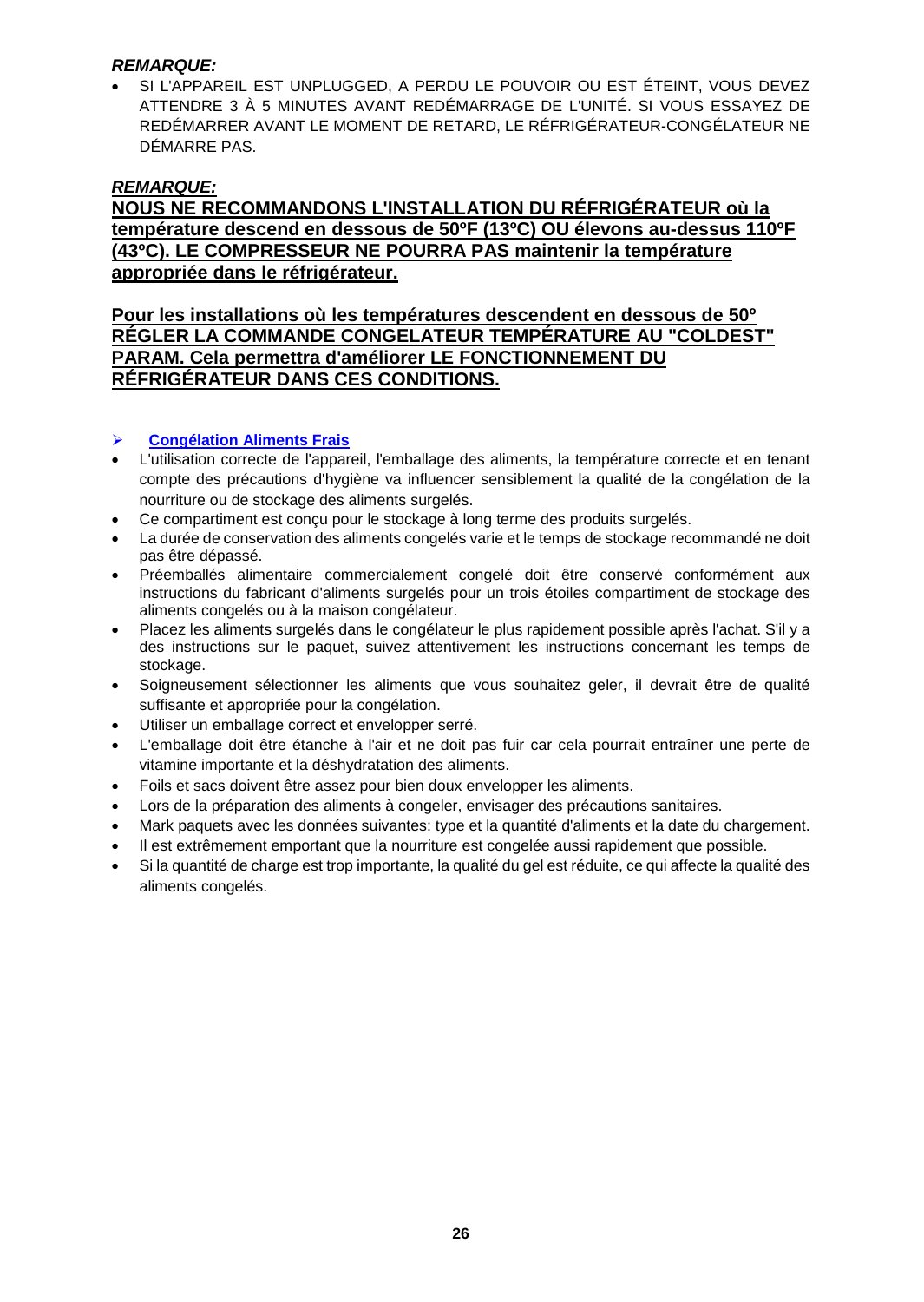## **SOINS ET ENTRETIEN**

#### **Inverser la porte battante de votre appareil**

Ce réfrigérateur-congélateur a la capacité de l'ouverture de porte depuis le côté gauche ou côté droit. L'appareil est livré avec l'ouverture de la porte du côté gauche. Si vous désirez inverser le sens d'ouverture, s'il vous plaît appelez le service pour obtenir des instructions d'inversion.

#### **Nettoyage de votre appareil**

- UN plug l'unité, et enlever la nourriture et des paniers.
- Laver l'intérieur avec une solution d'eau et de bicarbonate de soude chaude. La solution devrait être d'environ 2 cuillères à soupe de bicarbonate de soude à un litre d'eau.
- Laver les paniers avec une solution de détergent doux.
- L'extérieur de l'appareil doit être nettoyé avec un détergent doux et de l'eau chaude.

#### **PRUDENCE**

**Ne pas débrancher le réfrigérateur-congélateur pourrait entraîner un choc électrique ou de blessure.**

#### **Panne électrique**

La plupart des pannes de courant sont corrigées en quelques heures et ne devraient pas affecter la température de votre réfrigérateur-congélateur si vous réduisez le nombre de fois que la porte est ouverte. Si la puissance va être hors service pendant une longue période de temps, vous devez prendre les mesures appropriées pour protéger votre nourriture.

#### **Période de vacances**

**Courts séjours:** Laissez l'appareil fonctionner pendant des congés de moins de trois semaines. **Longues vacances:** Si l'appareil ne sera pas utilisé pendant plusieurs mois, retirez tous les aliments et débranchez le cordon d'alimentation. Nettoyer et sécher soigneusement l'intérieur. Pour éviter les odeurs et la croissance des moisissures, laisser la porte entrouverte: blocage ouverte si nécessaire

#### **Déplacement de votre appareil**

- Retirez tous les aliments.
- Solidement ruban adhésif vers le bas tous les articles en vrac à l'intérieur de l'appareil.
- Tournez les vis de réglage jusqu'à la base pour éviter tout dommage.
- Collez la porte fermée.
- Assurez-vous que l'appareil reste en position verticale pendant le transport.

### **Économiser de l'énergie**

- L'appareil doit être situé dans la zone la plus froide de la pièce, loin de la chaleur produisant des appareils ou des conduits de chauffage, et hors de la lumière solaire directe.
- Laissez refroidir les aliments chauds à la température ambiante avant de les placer dans l'unité. Surcharge l'unité oblige le compresseur à fonctionner plus longtemps. Les aliments qui gèlent trop lentement peuvent perdre la qualité, ou gâter.
- Assurez-vous d'emballer les aliments et essuyez les contenants avant de les placer dans l'unité. Cela réduit l'accumulation de givre à l'intérieur du congélateur.
- Organiser et la nourriture de l'étiquette pour réduire les ouvertures de porte et les recherches prolongées. Retirez autant d'articles que nécessaire à un moment donné, et fermer la porte dès que possible.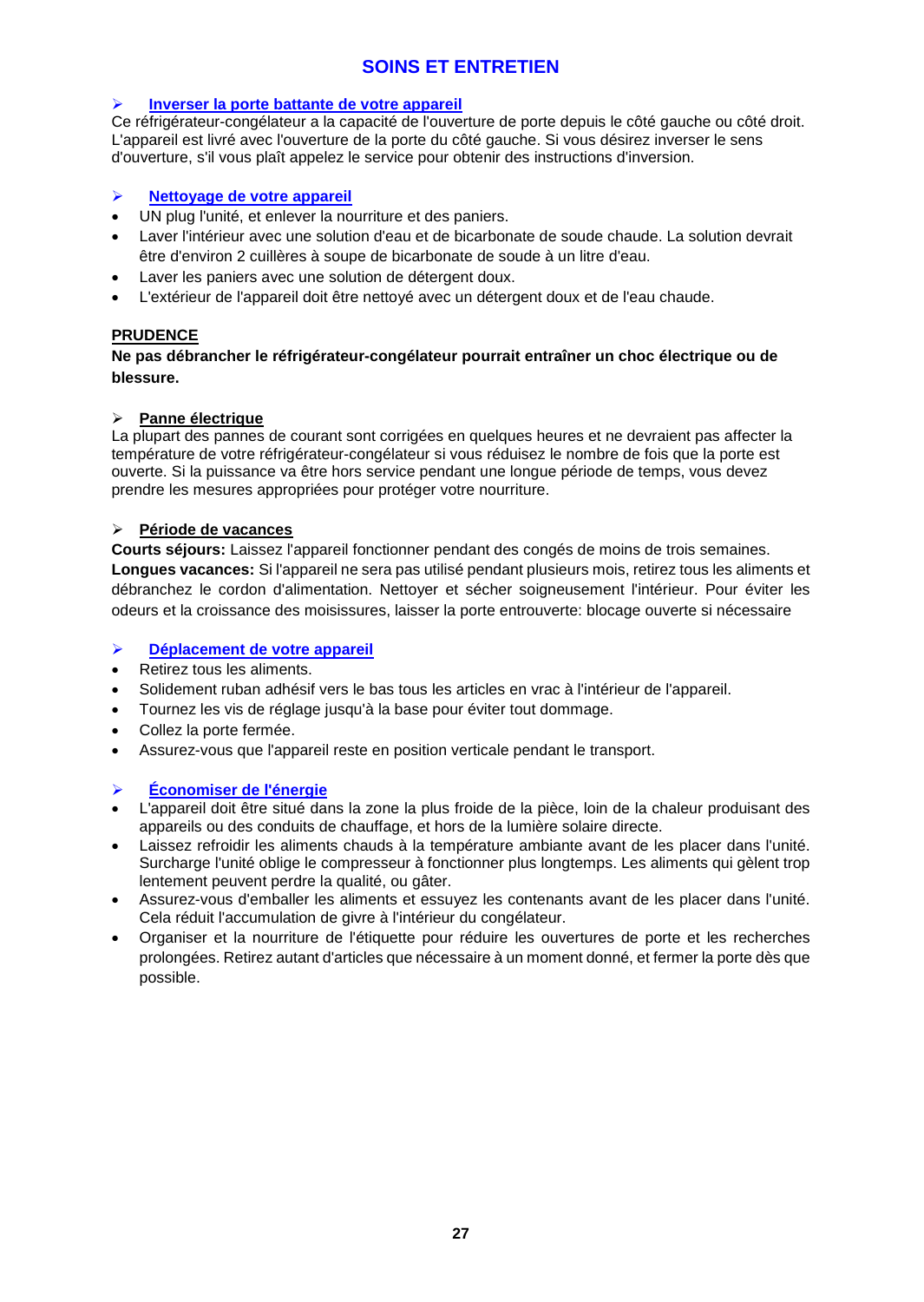## **PROBLÈMES AVEC VOTRE APPAREIL?**

Vous pouvez résoudre de nombreux problèmes réfrigérateur-congélateur commun facilement, vous permet d'économiser le coût d'un appel de service possible. Essayez les suggestions ci-dessous pour voir si vous pouvez résoudre le problème avant d'appeler le service.

| <b>PROBLÈME</b>                                                                              | <b>CAUSE POSSIBLE</b>                                                                                                                                                                                                                                                                                                                                                                                                                                                                                                                                                                                                                                                                                    |  |
|----------------------------------------------------------------------------------------------|----------------------------------------------------------------------------------------------------------------------------------------------------------------------------------------------------------------------------------------------------------------------------------------------------------------------------------------------------------------------------------------------------------------------------------------------------------------------------------------------------------------------------------------------------------------------------------------------------------------------------------------------------------------------------------------------------------|--|
| L'appareil ne fonctionne pas.                                                                | Non branché.                                                                                                                                                                                                                                                                                                                                                                                                                                                                                                                                                                                                                                                                                             |  |
|                                                                                              | Le disjoncteur est déclenché ou il y a un fusible                                                                                                                                                                                                                                                                                                                                                                                                                                                                                                                                                                                                                                                        |  |
|                                                                                              | grillé.                                                                                                                                                                                                                                                                                                                                                                                                                                                                                                                                                                                                                                                                                                  |  |
|                                                                                              |                                                                                                                                                                                                                                                                                                                                                                                                                                                                                                                                                                                                                                                                                                          |  |
| Compresseur allume et éteint fréquemment.                                                    | La température ambiante est plus chaude que la<br>normale.                                                                                                                                                                                                                                                                                                                                                                                                                                                                                                                                                                                                                                               |  |
|                                                                                              | Une grande quantité de nourriture a été ajouté au                                                                                                                                                                                                                                                                                                                                                                                                                                                                                                                                                                                                                                                        |  |
|                                                                                              | réfrigérateur - congélateur.                                                                                                                                                                                                                                                                                                                                                                                                                                                                                                                                                                                                                                                                             |  |
|                                                                                              | La porte est ouverte trop souvent.                                                                                                                                                                                                                                                                                                                                                                                                                                                                                                                                                                                                                                                                       |  |
|                                                                                              | La porte ne se ferme pas complètement.                                                                                                                                                                                                                                                                                                                                                                                                                                                                                                                                                                                                                                                                   |  |
|                                                                                              | Le contrôle de la température ne soit pas correct.                                                                                                                                                                                                                                                                                                                                                                                                                                                                                                                                                                                                                                                       |  |
|                                                                                              | Le joint de la porte ne se referme pas                                                                                                                                                                                                                                                                                                                                                                                                                                                                                                                                                                                                                                                                   |  |
|                                                                                              | correctement.                                                                                                                                                                                                                                                                                                                                                                                                                                                                                                                                                                                                                                                                                            |  |
|                                                                                              |                                                                                                                                                                                                                                                                                                                                                                                                                                                                                                                                                                                                                                                                                                          |  |
|                                                                                              |                                                                                                                                                                                                                                                                                                                                                                                                                                                                                                                                                                                                                                                                                                          |  |
|                                                                                              |                                                                                                                                                                                                                                                                                                                                                                                                                                                                                                                                                                                                                                                                                                          |  |
|                                                                                              |                                                                                                                                                                                                                                                                                                                                                                                                                                                                                                                                                                                                                                                                                                          |  |
|                                                                                              |                                                                                                                                                                                                                                                                                                                                                                                                                                                                                                                                                                                                                                                                                                          |  |
|                                                                                              |                                                                                                                                                                                                                                                                                                                                                                                                                                                                                                                                                                                                                                                                                                          |  |
|                                                                                              |                                                                                                                                                                                                                                                                                                                                                                                                                                                                                                                                                                                                                                                                                                          |  |
|                                                                                              |                                                                                                                                                                                                                                                                                                                                                                                                                                                                                                                                                                                                                                                                                                          |  |
|                                                                                              |                                                                                                                                                                                                                                                                                                                                                                                                                                                                                                                                                                                                                                                                                                          |  |
|                                                                                              |                                                                                                                                                                                                                                                                                                                                                                                                                                                                                                                                                                                                                                                                                                          |  |
|                                                                                              |                                                                                                                                                                                                                                                                                                                                                                                                                                                                                                                                                                                                                                                                                                          |  |
|                                                                                              |                                                                                                                                                                                                                                                                                                                                                                                                                                                                                                                                                                                                                                                                                                          |  |
|                                                                                              |                                                                                                                                                                                                                                                                                                                                                                                                                                                                                                                                                                                                                                                                                                          |  |
|                                                                                              |                                                                                                                                                                                                                                                                                                                                                                                                                                                                                                                                                                                                                                                                                                          |  |
|                                                                                              |                                                                                                                                                                                                                                                                                                                                                                                                                                                                                                                                                                                                                                                                                                          |  |
|                                                                                              |                                                                                                                                                                                                                                                                                                                                                                                                                                                                                                                                                                                                                                                                                                          |  |
| Vibrations.<br>L'unité semble faire trop de bruit.<br>La porte ne se ferme pas correctement. | Le congelé réfrigérateur ne possède pas les<br>autorisations correctes.<br>Vérifiez pour assurer que le réfrigérateur -<br>congélateur est de niveau.<br>Le bruit de cliquetis peut provenir de l'écoulement<br>du fluide frigorigène, ce qui est normal.<br>Comme chaque cycle se termine, vous pouvez<br>entendre des gargouillis causés par l'écoulement<br>du réfrigérant dans votre réfrigérateur -<br>congélateur.<br>Contraction et expansion des parois internes<br>peuvent provoquer des craquements et des.<br>L'unité n'est pas de niveau.<br>L'unité n'est pas de niveau.<br>La porte est inversée et pas correctement installé.<br>Le joint est sale.<br>Les paniers sont hors de position. |  |

# **GUIDE DE DÉPANNAGE**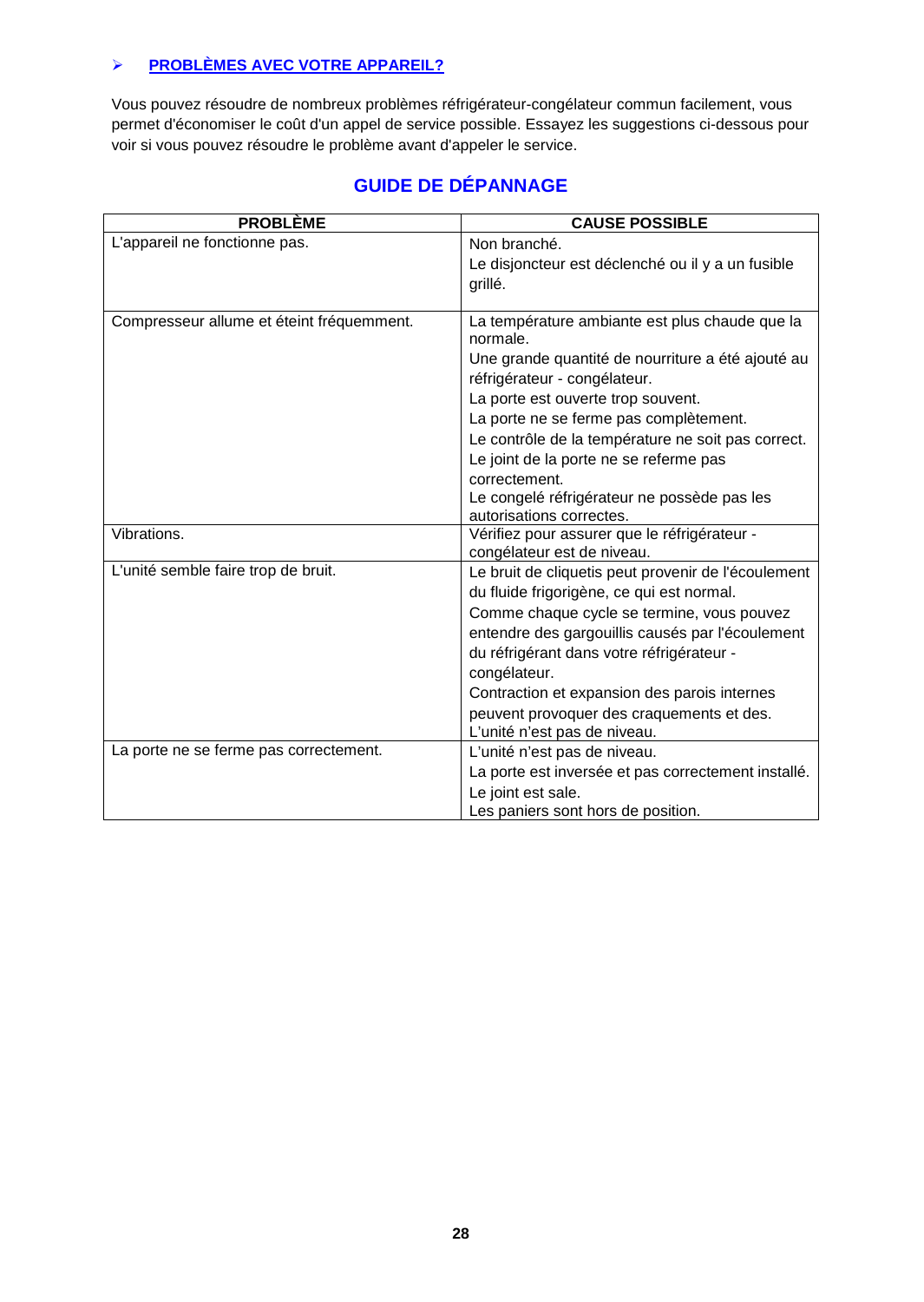# **SERVICE POUR VOTRE APPAREIL**

Nous sommes fiers de notre organisation de service à la clientèle et le réseau de techniciens de services professionnels qui offrent des services sur vos appareils Avanti. Avec l'achat de votre appareil Avanti, vous pouvez avoir la certitude que si vous avez besoin d'informations ou de l'aide de l'équipe de service à la clientèle Avanti Products sera là pour vous. Appelez-nous sans frais.

| <b>AVANTI PRODUITS SERVICES CLIENTS</b>   |                                                                                                                                                                                                                             |  |
|-------------------------------------------|-----------------------------------------------------------------------------------------------------------------------------------------------------------------------------------------------------------------------------|--|
| Information produit                       | Quelles que soient vos questions sont sur nos                                                                                                                                                                               |  |
| 800-323 5029                              | produits, l'aide est disponible.                                                                                                                                                                                            |  |
| Les commandes de la pièce<br>800-220 5570 | Vous pouvez commander des pièces et<br>accessoires qui seront livrés directement à votre<br>domicile.                                                                                                                       |  |
|                                           | Vous pouvez commander ces articles par chèque<br>personnel, mandat, Master Card ou Visa.                                                                                                                                    |  |
| In-Home Repair Service<br>800-220 5570    | Un centre de service Avanti Produits autorisé<br>fournira un service de réparation expert, prévue à<br>un moment qui vous convient. Nos réparateurs<br>formés connaissent votre appareil à l'intérieur et à<br>l'extérieur. |  |
|                                           |                                                                                                                                                                                                                             |  |

## **SCHEMA CABLAGE**

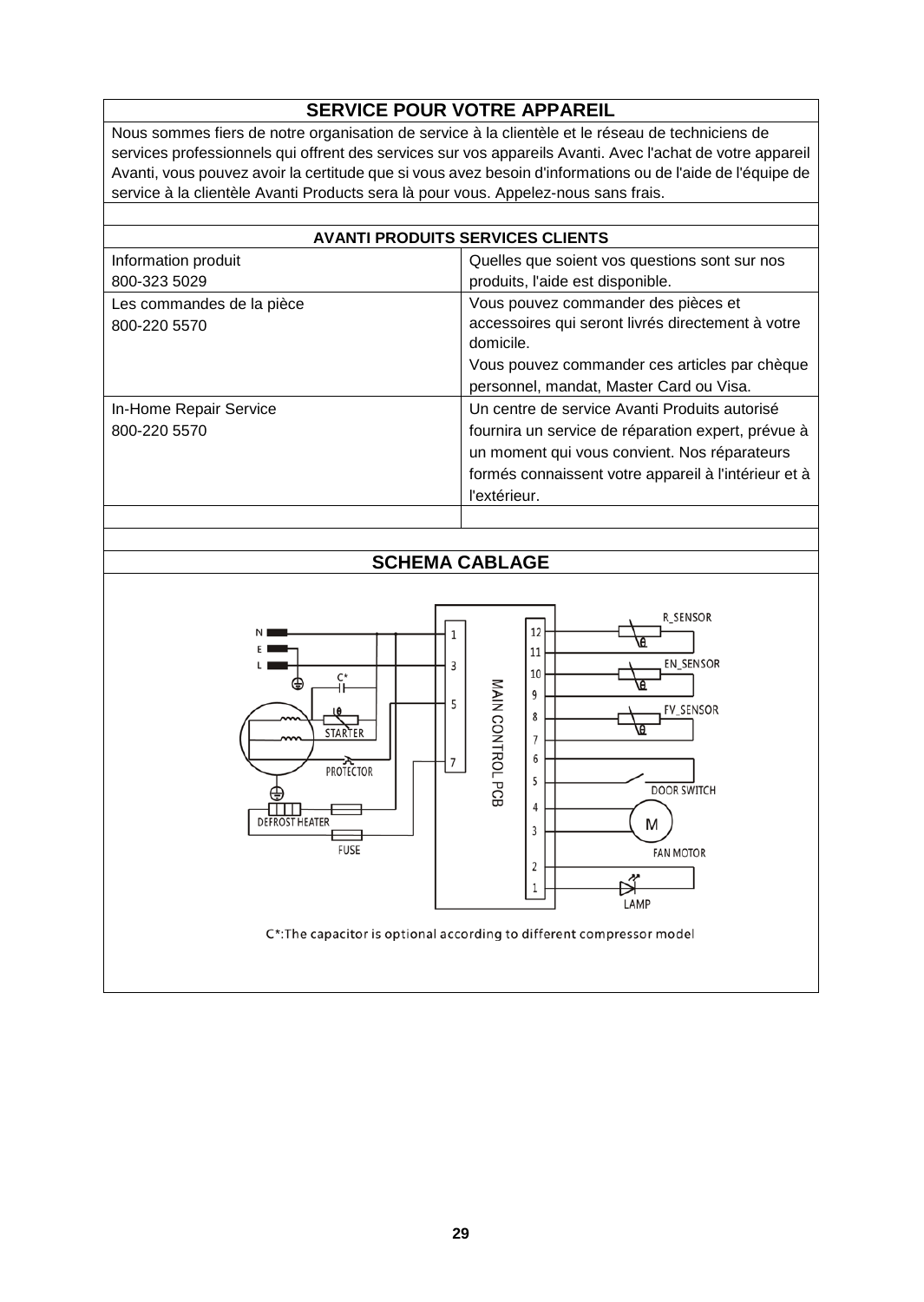## VOS PRODUITS AVANTI GARANTIE

Staple votre reçu de vente ici. Preuve de la date d'achat originale est nécessaire pour obtenir un service sous garantie.

| CE QUI EST COUVERT - GARANTIE LIMITÉE D'UN AN<br>Avanti Products garantit que le produit est exempt de défauts de matériaux et / ou de fabrication pour une période<br>de douze (12) mois à compter de la date d'achat par le propriétaire initial. La durée commence à courir à la date<br>d'achat, et ne sera pas retardée, restreinte, prolongée ou suspendu pour quelque raison que ce soit, sauf si décrit<br>en détail dans le document de garantie. Pendant un an à compter de la date d'achat par le propriétaire d'origine, les<br>produits Avanti seront, à sa discrétion, réparer ou remplacer toute partie du produit qui se révèle être un défaut de<br>matériau ou de fabrication dans une utilisation normale. Avanti Products vous fournira un produit raisonnablement<br>semblable nouveau ou remis à neuf. Au cours de cette période Avanti Products fournira toutes les pièces et la<br>main-d'œuvre nécessaires pour corriger ces défauts gratuitement, aussi longtemps que le produit a été installé et<br>utilisé conformément aux instructions écrites dans ce manuel. En usage locatif ou commercial, la période de<br>garantie est de 90 jours. Tous les appareils de Avanti 4,2 pieds cubes la capacité ou moins doivent être traduits /<br>envoyé au centre de service de l'appareil pour la réparation. |                                                                                                                                                                                                                                                                                                                                                                                                                                                                                                                                                                                                                                                                                                                                                                                                 |  |  |  |
|-------------------------------------------------------------------------------------------------------------------------------------------------------------------------------------------------------------------------------------------------------------------------------------------------------------------------------------------------------------------------------------------------------------------------------------------------------------------------------------------------------------------------------------------------------------------------------------------------------------------------------------------------------------------------------------------------------------------------------------------------------------------------------------------------------------------------------------------------------------------------------------------------------------------------------------------------------------------------------------------------------------------------------------------------------------------------------------------------------------------------------------------------------------------------------------------------------------------------------------------------------------------------------------------------------------------------------------|-------------------------------------------------------------------------------------------------------------------------------------------------------------------------------------------------------------------------------------------------------------------------------------------------------------------------------------------------------------------------------------------------------------------------------------------------------------------------------------------------------------------------------------------------------------------------------------------------------------------------------------------------------------------------------------------------------------------------------------------------------------------------------------------------|--|--|--|
| DEUXIEME LIMITÉE À LA CINQUIEME ANNEE GARANTIE<br>Pour la deuxième à la cinquième année à partir de la date d'achat originale, Avanti Products fournira un<br>compresseur de remplacement gratuit en raison d'un échec. Vous êtes responsable de la main-d'œuvre et de fret<br>de service. En usage locatif ou commercial, la garantie du compresseur est limitée à un an et neuf mois. Les coûts<br>impliqués pour déplacer le produit au centre de service et de retour à la maison de l'utilisateur, comme peut-être<br>nécessaire, sont à la charge de l'utilisateur.                                                                                                                                                                                                                                                                                                                                                                                                                                                                                                                                                                                                                                                                                                                                                           |                                                                                                                                                                                                                                                                                                                                                                                                                                                                                                                                                                                                                                                                                                                                                                                                 |  |  |  |
| EXCLUSIONS DE LA GARANTIE / NON COUVERTS:<br>La couverture de la garantie décrite ici exclut tous les défauts ou les dommages qui ne sont pas la faute directe de                                                                                                                                                                                                                                                                                                                                                                                                                                                                                                                                                                                                                                                                                                                                                                                                                                                                                                                                                                                                                                                                                                                                                                   |                                                                                                                                                                                                                                                                                                                                                                                                                                                                                                                                                                                                                                                                                                                                                                                                 |  |  |  |
| Avanti Products, y compris, sans limitation, un ou plusieurs des éléments suivants:<br>• Un non-respect de tout État applicable, local, ville, ou du comté électricité, plomberie et / ou des codes du<br>bâtiment, des règlements ou des lois, y compris le défaut d'installer le produit en stricte conformité avec le feu et<br>les codes du bâtiment et les règlements locaux.<br>• Les forces externes, élémentaires et / ou l'environnement et les facteurs, y compris, sans s'y limiter, la pluie, le<br>vent, le sable, les inondations, les incendies, les coulées de boue, des températures de congélation, l'humidité<br>excessive ou à une exposition prolongée à l'humidité, la foudre, les surtensions, les défaillances structurelles                                                                                                                                                                                                                                                                                                                                                                                                                                                                                                                                                                                |                                                                                                                                                                                                                                                                                                                                                                                                                                                                                                                                                                                                                                                                                                                                                                                                 |  |  |  |
| entourant l'appareil, et les actes de Dieu.<br>· les pertes de contenu de la nourriture ou d'autres<br>contenus en raison de la détérioration.<br>• Les dommages accessoires ou consécutifs<br>· Pièces et coûts de main-d'œuvre pour les éléments<br>suivants ne seront pas considérés comme garantie:<br>portes évaporateurs, ressorts de la porte, et / ou<br>des cadres.<br>panneaux intérieurs de portes, des étagères de<br>porte, rails de porte, et / ou supports de porte.<br>bacs végétales.<br>Les ampoules et / ou boîtier en plastique.<br>doublures d'armoires en plastique.<br>Punctured évaporateur annule la garantie sur le<br>système scellé complet.                                                                                                                                                                                                                                                                                                                                                                                                                                                                                                                                                                                                                                                            | • Les frais de transport et de manutention associés au<br>remplacement de l'unité.<br>• Les réparations effectuées par réparateurs non<br>autorisés.<br>• Les appels de service qui sont liés à des problèmes<br>externes, tels que l'abus, l'alimentation électrique<br>inadéquate, les accidents, les incendies, les<br>inondations, ou tout autre acte de Dieu.<br>• Une panne du produit si elle est utilisée pour autre<br>chose que son intention but.<br>· La garantie ne couvre pas en dehors de la<br>Continental USA.<br>• Surtaxes, y compris mais sans s'y limiter, toute<br>après heure, les appels week-end, ou de services de<br>vacances, les péages, les frais de voyage de<br>convoyage ou les frais de kilométrage pour les<br>appels de service dans les régions éloignées. |  |  |  |
| En aucun cas, Avanti Products toute responsabilité ou responsabilité pour les dommages aux biens environnants,<br>y compris les armoires, les planchers, les plafonds, et d'autres structures et / ou des objets autour du produit. Sont<br>également exclus de cette garantie sont les égratignures, les entailles, les bosses mineures, et d'autres dommages<br>esthétiques sur les surfaces externes et les parties exposées; Produits dont les numéros de série ont été modifiés,<br>effacés ou supprimés; visites de service pour l'éducation à la clientèle, ou des visites où il n'y a rien de mal avec le<br>produit; correction des problèmes d'installation (vous êtes seul responsable de toute structure et réglage pour le<br>produit, y compris tous les systèmes électriques, de plomberie et / ou d'autres installations de raccordement, pour<br>le bon plancher / fondation, et pour toute modification, y compris sans s'y limiter les armoires, les murs, les<br>planchers, les étagères etc., ainsi que la remise à zéro des disjoncteurs ou fusibles.                                                                                                                                                                                                                                                         |                                                                                                                                                                                                                                                                                                                                                                                                                                                                                                                                                                                                                                                                                                                                                                                                 |  |  |  |

#### <u>HORS DE LA GARANTIE DU PRODUIT</u>

Avanti Products est soumis à aucune obligation, en droit ou autrement, de vous fournir toutes les concessions, y compris les réparations, les pro-taux, ou le remplacement du produit, une fois la garantie expirée. *GARANTIE - REFRIGERATION - COMPRESSEUR*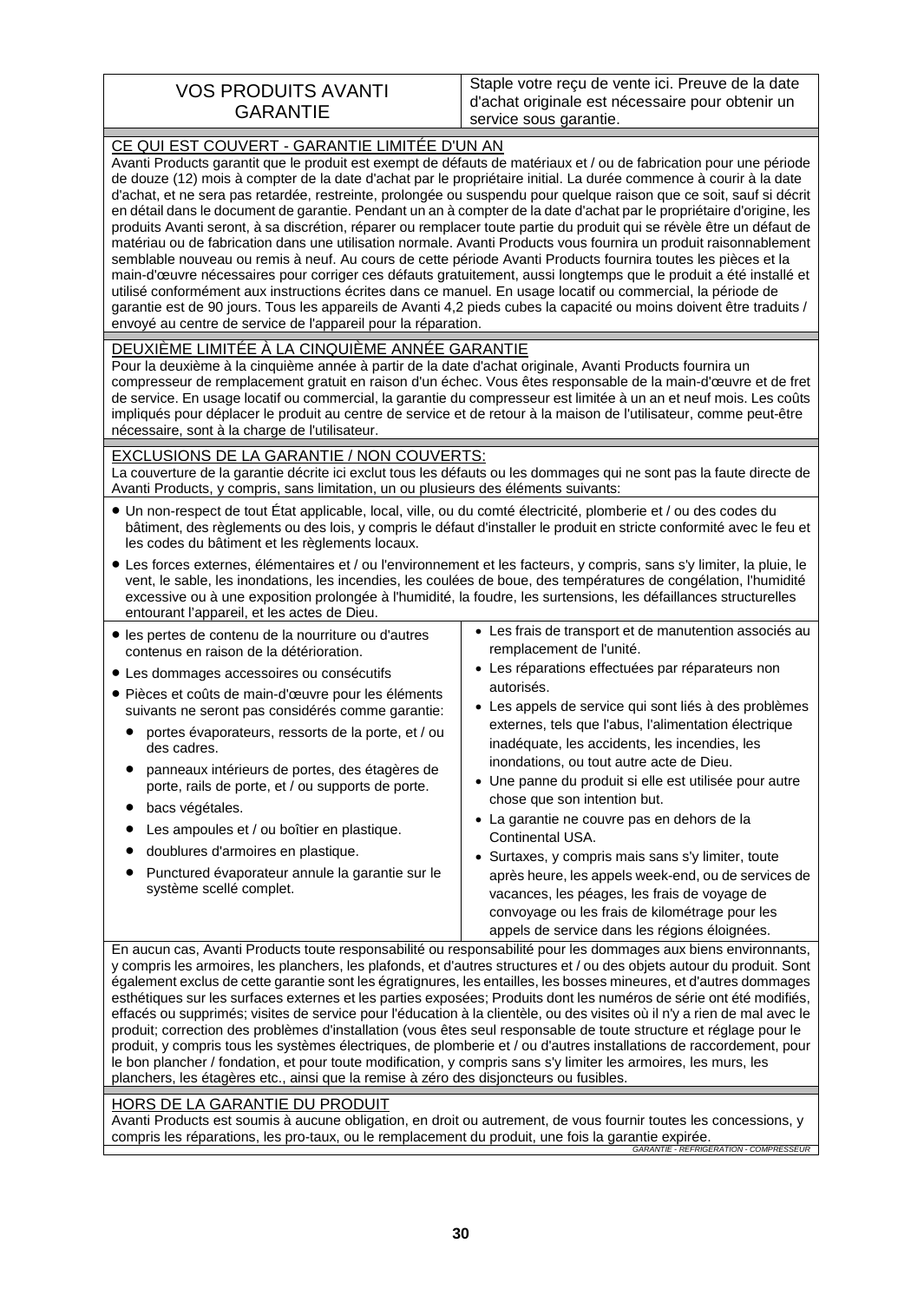### **REGISTRATION INFORMATION**

Thank you for purchasing this fine Avanti product. Please fill out this form and return it to the following address within 100 days from the date of purchase and receive these important benefits:

#### **Avanti Products LLC. P.O.Box 520604 – Miami, Florida 33152**

| Protect your product:<br>⋗<br>We will keep the model number and date of purchase of your new Avanti product on file to help<br>you refer to this information in the event of an insurance claim such as fire or theft. |                                                                                                                                                     |  |  |  |  |  |
|------------------------------------------------------------------------------------------------------------------------------------------------------------------------------------------------------------------------|-----------------------------------------------------------------------------------------------------------------------------------------------------|--|--|--|--|--|
| Promote better products:<br>We value your input. Your responses will help us develop products designed to best meet your<br>future needs.                                                                              |                                                                                                                                                     |  |  |  |  |  |
| <b>Avanti Registration Card</b>                                                                                                                                                                                        |                                                                                                                                                     |  |  |  |  |  |
| Name                                                                                                                                                                                                                   | Model #<br>Serial #                                                                                                                                 |  |  |  |  |  |
| Address                                                                                                                                                                                                                | Date Purchased<br>Store / Dealer Name                                                                                                               |  |  |  |  |  |
| City<br>State<br>Zip                                                                                                                                                                                                   | E-mail Address                                                                                                                                      |  |  |  |  |  |
| <b>Phone Number</b><br>Area Code                                                                                                                                                                                       | Occupation                                                                                                                                          |  |  |  |  |  |
| Did You Purchase An Additional Warranty<br>$\Box$ Extended<br>$\Box$ None                                                                                                                                              | As your Primary Residence, Do You:<br>$\Box$ Own<br>$\Box$ Rent                                                                                     |  |  |  |  |  |
| Reason for Choosing This Avanti Product:<br>Please indicate the most important factors<br>That influenced your decision to purchase this<br>product:<br>$\Box$ Price                                                   | Your Age:<br>□ under 18 □ 18-25 □ 26-30<br>$\Box$ 36-50 $\Box$ over 50<br>$\Box$ 31-35<br><b>Marital Status:</b><br>$\Box$ Married<br>$\Box$ Single |  |  |  |  |  |
| $\Box$ Product Features<br>□ Avanti Reputation<br>□ Product Quality                                                                                                                                                    | Is This Product Used In The:<br>$\Box$ Home<br>$\Box$ Business                                                                                      |  |  |  |  |  |
| □ Salesperson Recommendation<br>$\Box$ Other:<br>□ Friend / Relative Recommendation<br>$\Box$ Warranty<br>$\Box$ Other:                                                                                                | <b>How Did You Learn About This Product:</b><br>$\Box$ Advertising<br>□ In-Store Demo<br>□ Personal Demo                                            |  |  |  |  |  |
| Comments:                                                                                                                                                                                                              |                                                                                                                                                     |  |  |  |  |  |